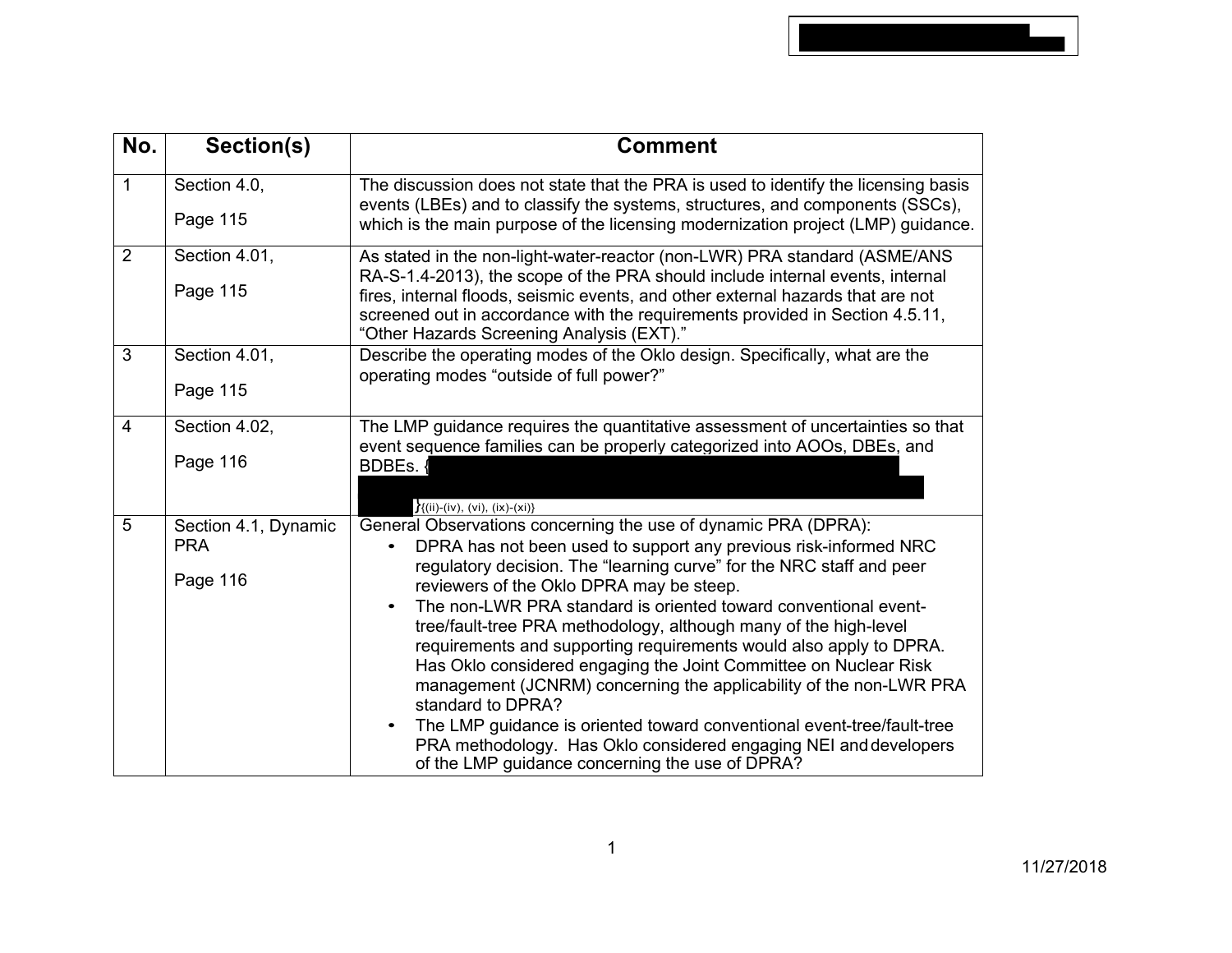| No.            | Section(s)                                 | <b>Comment</b>                                                                                                                                                                                                                                                                                                                                                                                                                                                                                                                                                                                                                                                                                                                |
|----------------|--------------------------------------------|-------------------------------------------------------------------------------------------------------------------------------------------------------------------------------------------------------------------------------------------------------------------------------------------------------------------------------------------------------------------------------------------------------------------------------------------------------------------------------------------------------------------------------------------------------------------------------------------------------------------------------------------------------------------------------------------------------------------------------|
| $6\phantom{1}$ | Dynamic PRA<br>Section 4.1,<br>Page 116    | DPRA is a powerful tool capable of evaluating dynamic degradation scenarios,<br>however during the design stage, with potentially incomplete design information<br>and immature data, the concern is whether:<br>A complete solution space could be identified and examined<br>The stochastic and behavior of the system is well understood and<br>properly assessed<br>The complexity of hardware, software, human interactions, etc., is<br>significant and deemed necessary to use in the dynamic simulation<br>approaches.<br>The dynamic simulation approach can represent a more realistic event sequence<br>timing, thermal hydraulic success criteria, and operator response, but based on<br>the FSAR information, { |
| $\overline{7}$ | $4.1$ and $5.1.5$                          | $\{(ii)-(iv), (vi), (ix)-(xi)\}$<br>$\{$ (ii)-(iv), (vi), (ix)-(xi)}                                                                                                                                                                                                                                                                                                                                                                                                                                                                                                                                                                                                                                                          |
| 8<br>9         | Section 4.2,<br>Page 118<br>Section 4.2.1, | Six resources are identified that were systematically reviewed to establish a<br>"complete set of events."<br>Define what is meant by "event."<br>Are the results of the systematic review documented?<br>How is miscalibration and setpoint drift of the reactor trip setpoints considered in                                                                                                                                                                                                                                                                                                                                                                                                                                |
|                | Page 118                                   | the PRA?                                                                                                                                                                                                                                                                                                                                                                                                                                                                                                                                                                                                                                                                                                                      |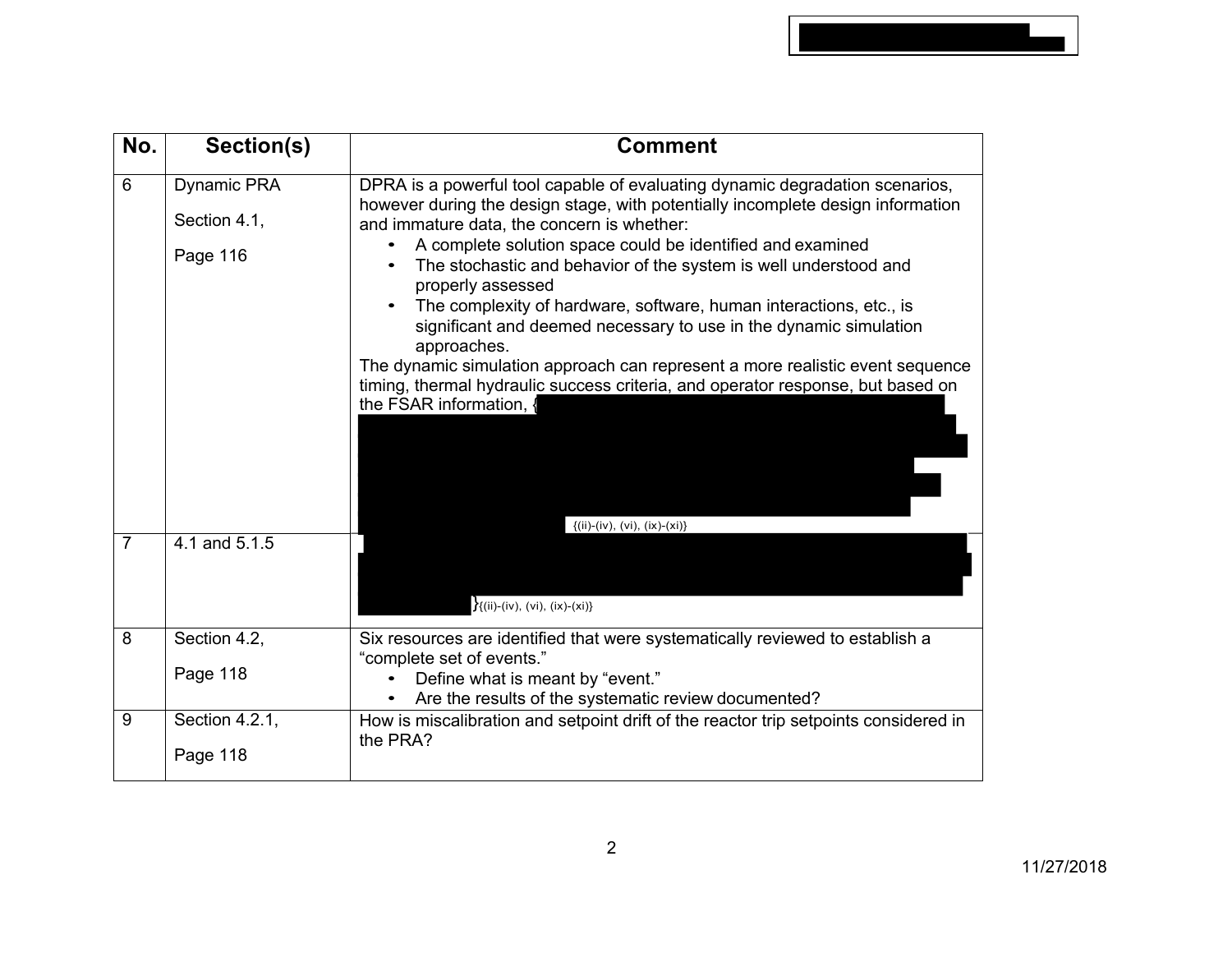| No. | Section(s)                                            | <b>Comment</b>                                                                                                                                                                                                                                                                                                                                                                                    |
|-----|-------------------------------------------------------|---------------------------------------------------------------------------------------------------------------------------------------------------------------------------------------------------------------------------------------------------------------------------------------------------------------------------------------------------------------------------------------------------|
| 10  | Section 4.2.2.4,                                      | Potential dependencies between the {                                                                                                                                                                                                                                                                                                                                                              |
|     | Page 120                                              | ${(i)-(xi)}$                                                                                                                                                                                                                                                                                                                                                                                      |
| 11  | Section 4.2.3,<br>Pages 120-121                       | According to INL/EXT-17-42758, "Initiating Event Rates at U.S. Nuclear Power<br>Plants: 1988-2016," (available at https://nrcoe.inl.gov/resultsdb/InitEvent/ under<br>the link "Initiating Event 2016 Summary (including data tables)"), the frequency of<br>BWR loss of heat sink is 4.64E-2/ry and the frequency of PWR loss of heat sink<br>is 2.70E-2/ry.<br>$\{(ii)-(iv), (vi), (ix)-(xi)\}$ |
| 12  | Figure 4-4<br>Page 127                                | Events which are not considered in Section 5 are driven by the assumed<br>unsuccessful {<br>$\{(ii)-(iv), (vi), (ix)-(xi)\}$                                                                                                                                                                                                                                                                      |
| 13  | Figure 4-5,<br>Page 128                               | In Figure 4-5, event sequences {<br>$\{$ (ii)-(iv), (vi), (ix)-(xi)}                                                                                                                                                                                                                                                                                                                              |
| 14  | Section 4.3, Decrease<br>of Heat Removal,<br>Page 128 | Figure 4-5 shows the fuel temperature as a function of time. Suggest adding the<br>temperature criterion in the figure to demonstrate the margin of acceptance.                                                                                                                                                                                                                                   |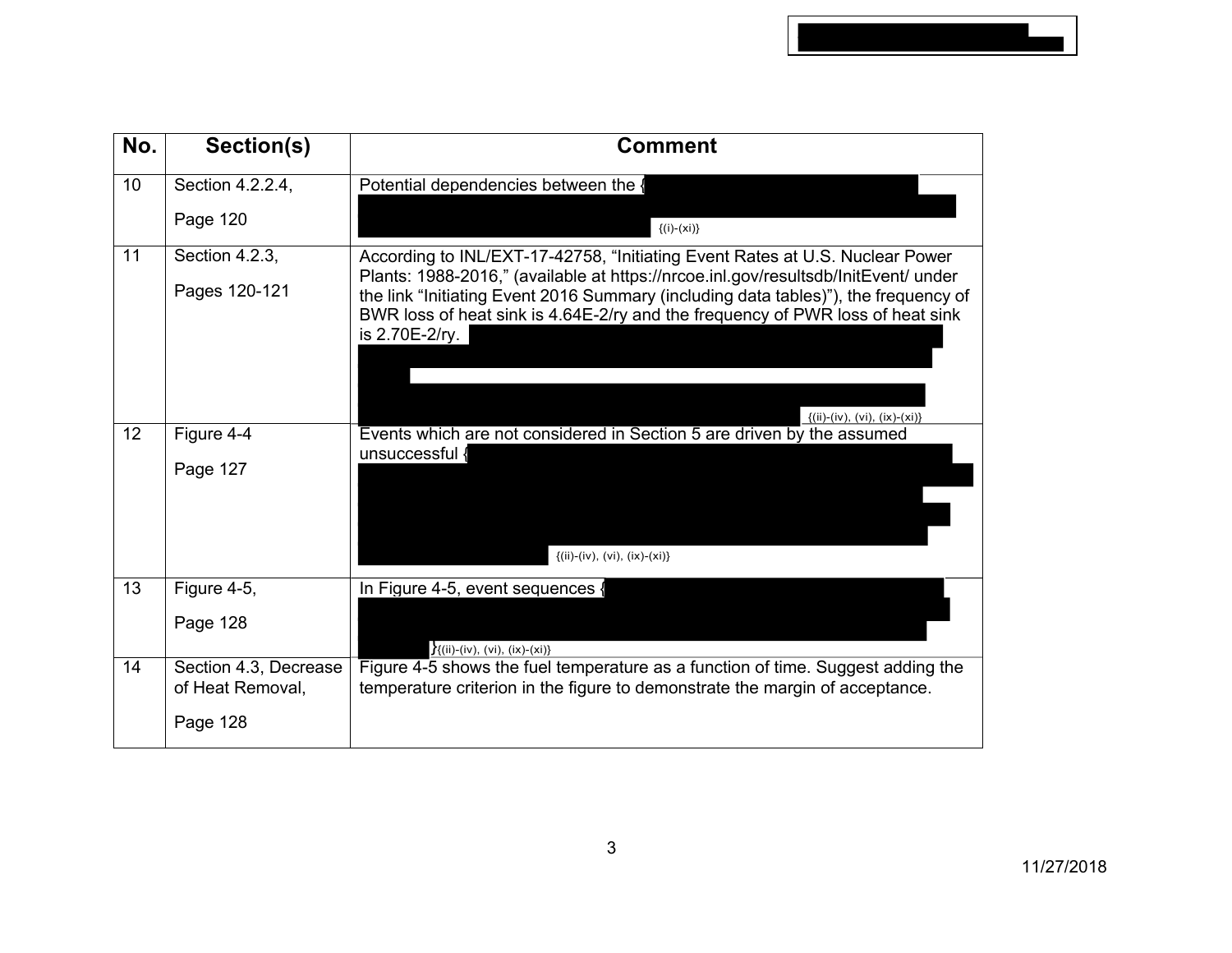| 15 | of Heat Removal, | Section 4.3, Decrease   "protected" vs. "unprotected"                                                                                                                     |  |
|----|------------------|---------------------------------------------------------------------------------------------------------------------------------------------------------------------------|--|
|    | Page 129         | a. Clarify these two terms. Specifically, what is protected and how can it be<br>achieved?<br>Explain what makes the frequency so low for the unprotected sequence?<br>b. |  |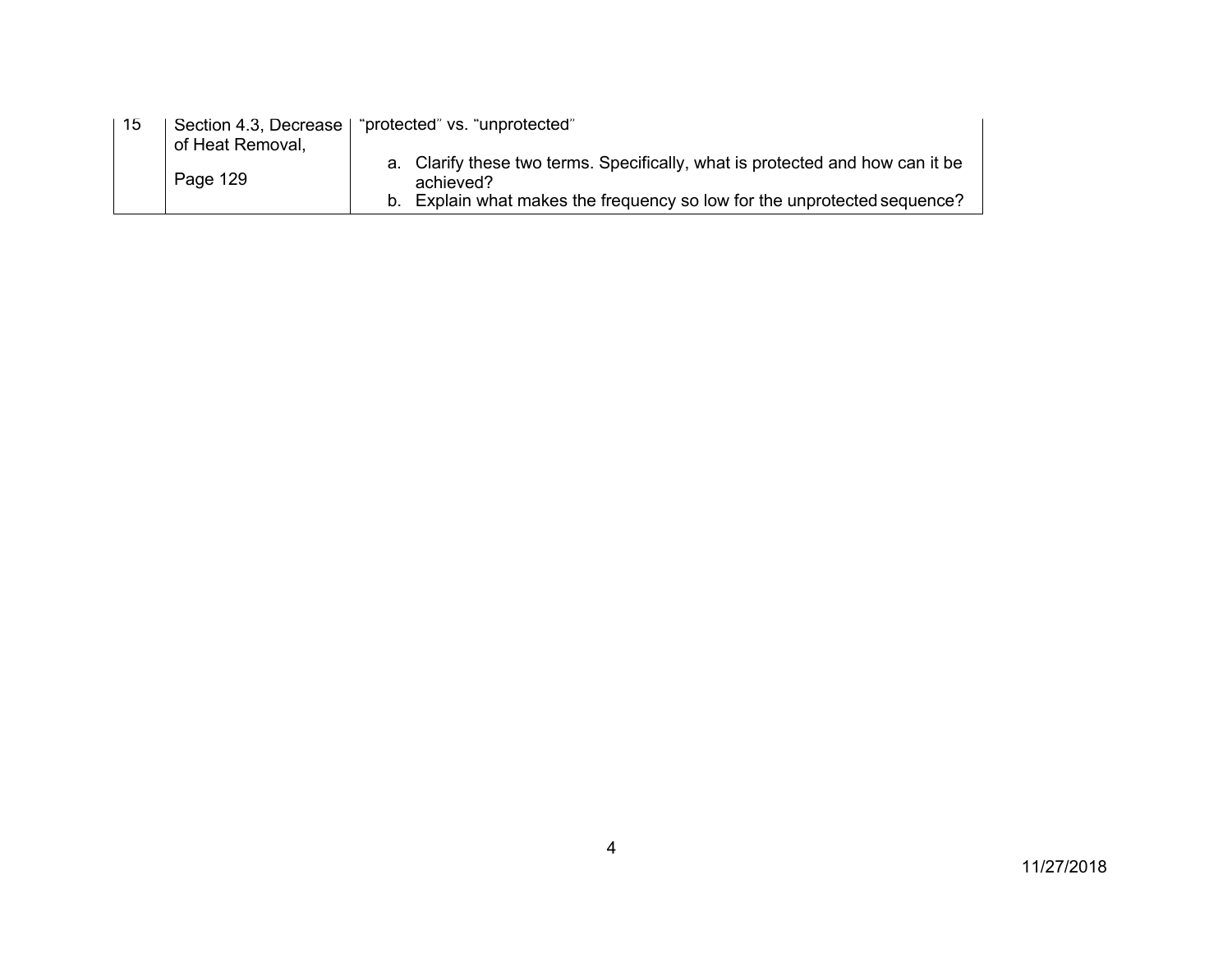| No. | Section(s)                  | <b>Comment</b>                                                                                                                                                                                                                                                                                                                                                                                                                                                                                                                                      |
|-----|-----------------------------|-----------------------------------------------------------------------------------------------------------------------------------------------------------------------------------------------------------------------------------------------------------------------------------------------------------------------------------------------------------------------------------------------------------------------------------------------------------------------------------------------------------------------------------------------------|
| 16  | <b>PRA Scope</b>            | Regarding the completeness with respect to the PRA scope:<br>Whether internal fires and floods have been considered and modeled<br>(since no discussion in the FSAR was found)?<br>Based on the available design information, should there be any<br>noticeable risk from external events, human actions, and other operating<br>modes?<br>It is unclear how the seismic risk is to be assessed (traditional PRA,<br>dynamic PRA, PRA-based SMA)? What are the seismic design response                                                              |
|     |                             | spectra, PGA, and probability of exceedance that the Oklo design is<br>anchored to?                                                                                                                                                                                                                                                                                                                                                                                                                                                                 |
| 17  | <b>PRA Acceptability</b>    | Can a DPRA meet the Non-LWR PRA Standard "ASME/ANS RA-S-1.4"? The<br>time dependent PRA modeling may not fit the stationary sequence approach<br>envisioned in the PRA Standard, which was written as a product of the IE<br>frequencies and BE probabilities. If Oklo DPRA cannot meet the Non-LWR PRA<br>Standard, how would Oklo justify its PRA acceptability in support of the DC<br>application?                                                                                                                                              |
| 18  | Other Uses of PRA           | DPRA, does not provide the traditional risk important measures, would there be<br>sufficient risk information to support other PRA applications during DC and COL<br>stages, i.e., physical security (vital equipment, target sets), Tech Spec,<br>environmental review (costs and benefits of SAMDAs), etc.                                                                                                                                                                                                                                        |
| 19  | Plant-specific PRA          | With respect to 10 CFR $52.79(d)(1)$ , if a COL application references a DC, then<br>the plant-specific PRA information must use the PRA information for the DC and<br>must be updated to account for site-specific design information and any design<br>changes or departures. Accordingly, are there any expected differences<br>between the Oklo design-specific PRA and plant-specific PRA(s)? If so, what are<br>those? Should there be any impact on the DC licensing basis events, safety-<br>relation of SSCs, as well as defense-in-depth? |
| 20  | Treatment of<br>Uncertainty | The LMP process involves identification of risk-significant sources of uncertainty<br>in both the frequency and consequence estimates and recommends following the<br>guidance in NUREG-1855 to address uncertainties. Oklo FSAR does not clearly<br>discuss uncertainty as described in NEI 18-04.                                                                                                                                                                                                                                                 |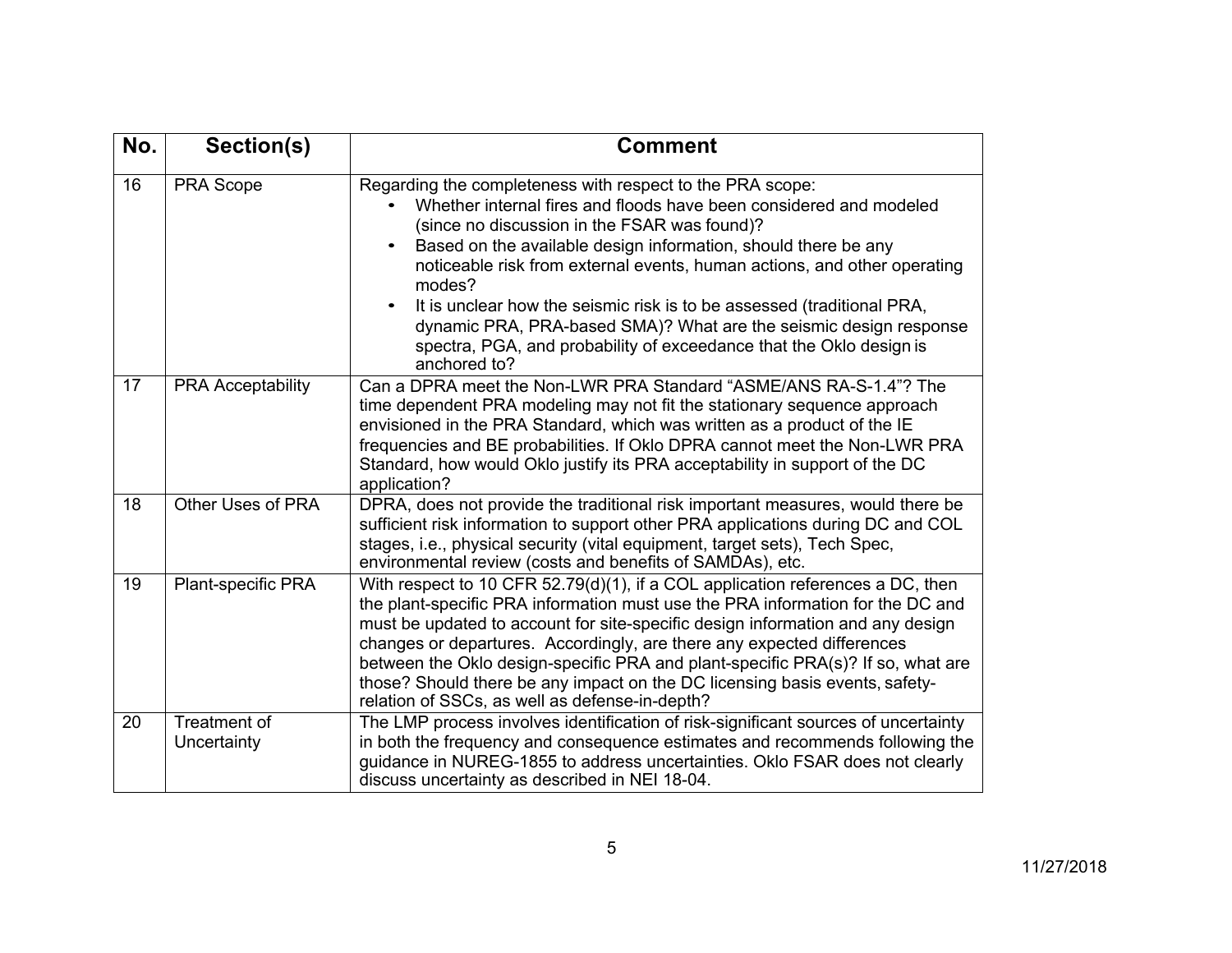| No.             | Section(s)                                    | <b>Comment</b>                                                                                                                                                                                                                                                                                                                                                                                                                                                                                                                                                                                                                                                                                                                                                                                                                                                                                                                                         |
|-----------------|-----------------------------------------------|--------------------------------------------------------------------------------------------------------------------------------------------------------------------------------------------------------------------------------------------------------------------------------------------------------------------------------------------------------------------------------------------------------------------------------------------------------------------------------------------------------------------------------------------------------------------------------------------------------------------------------------------------------------------------------------------------------------------------------------------------------------------------------------------------------------------------------------------------------------------------------------------------------------------------------------------------------|
| $\overline{21}$ | <b>4.0 PRA</b>                                | Has Oklo considered or performed deterministic accident dose calculations in<br>place of PRA? {                                                                                                                                                                                                                                                                                                                                                                                                                                                                                                                                                                                                                                                                                                                                                                                                                                                        |
|                 | Page 115                                      | ${(iii)-(iv), (vi),}$<br>$(ix)-(xi)\}$                                                                                                                                                                                                                                                                                                                                                                                                                                                                                                                                                                                                                                                                                                                                                                                                                                                                                                                 |
| 22              | Section 5.1,<br><b>Selection of LBEs</b>      | Clarify how the EBR-II PRA, which was developed in the late 1980s to early<br>1990s, is representative of a modern state of PRA practice.                                                                                                                                                                                                                                                                                                                                                                                                                                                                                                                                                                                                                                                                                                                                                                                                              |
|                 | Page 132                                      |                                                                                                                                                                                                                                                                                                                                                                                                                                                                                                                                                                                                                                                                                                                                                                                                                                                                                                                                                        |
| 23              | 5.1, Selection of LBEs                        | For the DBA events the emphasis seems to be on failure of<br>${(i)-(xi)}$ ${eci}$                                                                                                                                                                                                                                                                                                                                                                                                                                                                                                                                                                                                                                                                                                                                                                                                                                                                      |
| 24              | Section 5.1.2, Event<br>Selection<br>Page 133 | In LMP Guidance, page 14 Section 3.2.2, Task 1, "Propose Initial List of LBEs," it<br>states the following:<br>During design development, it is necessary to select an initial set of LBEs<br>which may not be complete but are necessary to develop the basic<br>elements of the safety design. These events are to be selected<br>deterministically and may be supported by qualitative risk insights based<br>on all relevant and available experience including prior experience from<br>the design and licensing of reactors. The initial selection of events can<br>also be supported by analysis techniques such as FMEAs, HAZOPs, and<br>Master Logic Diagrams. In many cases, the designer may also have an<br>initial assessment regarding which SSCs may be classified as safety-<br>related to meet the safety design objectives for the reactor design. This<br>classification would also be deterministically based and may be supported |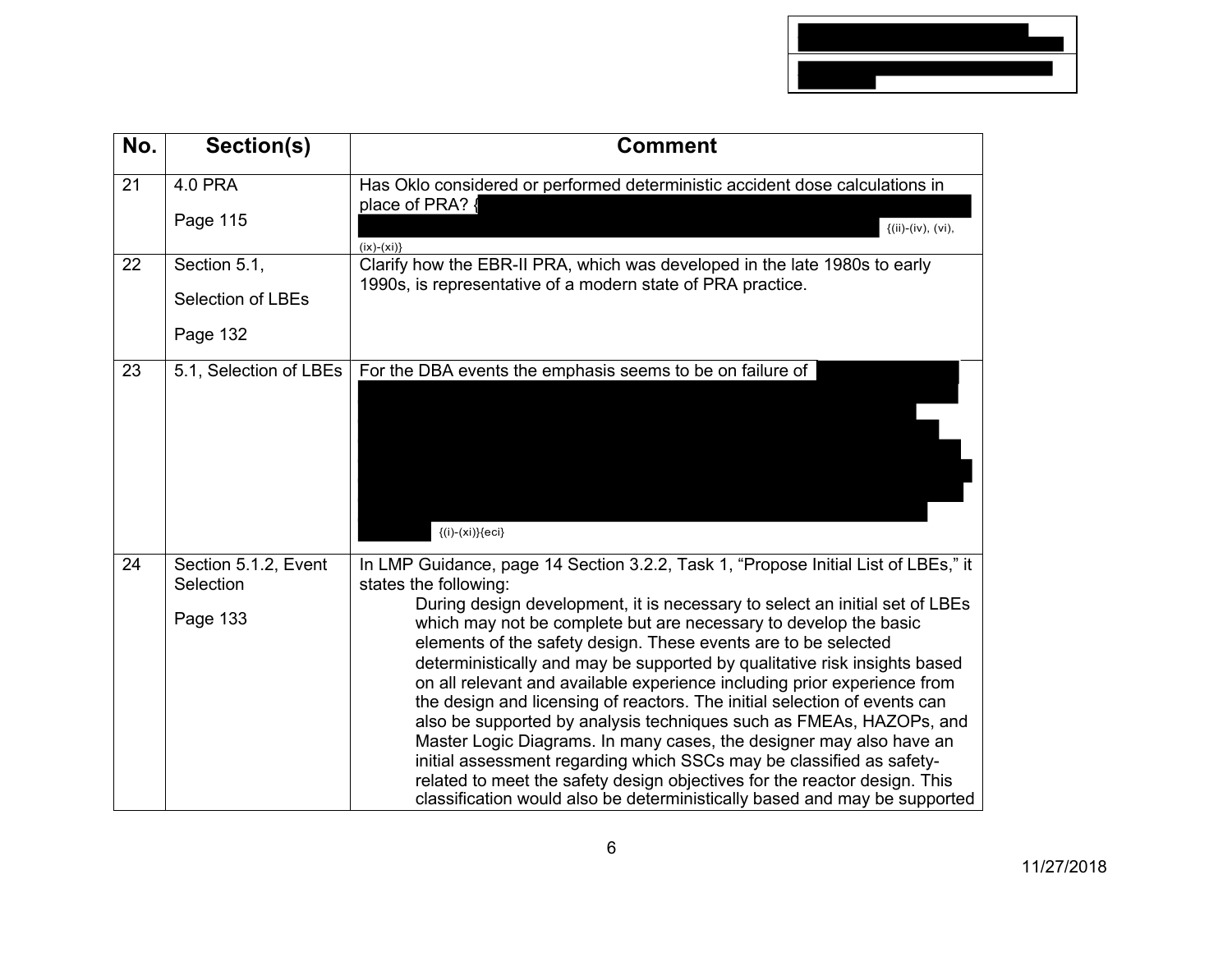

| No.             | Section(s)                                                | <b>Comment</b>                                                                                                                                                                                                                                                                              |
|-----------------|-----------------------------------------------------------|---------------------------------------------------------------------------------------------------------------------------------------------------------------------------------------------------------------------------------------------------------------------------------------------|
|                 |                                                           | by qualitative risk insights using the same information utilized for the initial<br>selection of LBEs.<br>The Oklo report Section 5.1.2 describes how Oklo established the events,<br>however, more information may be needed to show that the selected initial set of<br>LBEs is adequate. |
| 25              | Section 5.1.4.2,<br>Page 134                              | It is stated that {<br>$\overline{\chi_{(\mathsf{i})^{\mathsf{-}}(\mathsf{x}\mathsf{i})\{\mathsf{ec}\mathsf{i}\}}}$                                                                                                                                                                         |
| 26              | 5.1, Selection of LBEs<br>Page 142                        | Figure 5-4 shows the event is limited {<br>$\{$ (ii)-(iv), (vi), (ix)-(xi)}                                                                                                                                                                                                                 |
| $\overline{27}$ | 5.1, Selection of LBEs<br>Page 142                        | $\overline{\chi_{(\mathsf{i})^{\mathsf{-}}(\mathsf{x}\mathsf{i})\{\mathsf{ec}\mathsf{i}\}}}$                                                                                                                                                                                                |
| 28              | 5.1, Selection of LBEs<br>Page 143                        | $\{i(-x_i)\}$ {eci}                                                                                                                                                                                                                                                                         |
| 29              | Section 5.1.7.2,<br><b>Transient Analysis</b><br>Page 143 |                                                                                                                                                                                                                                                                                             |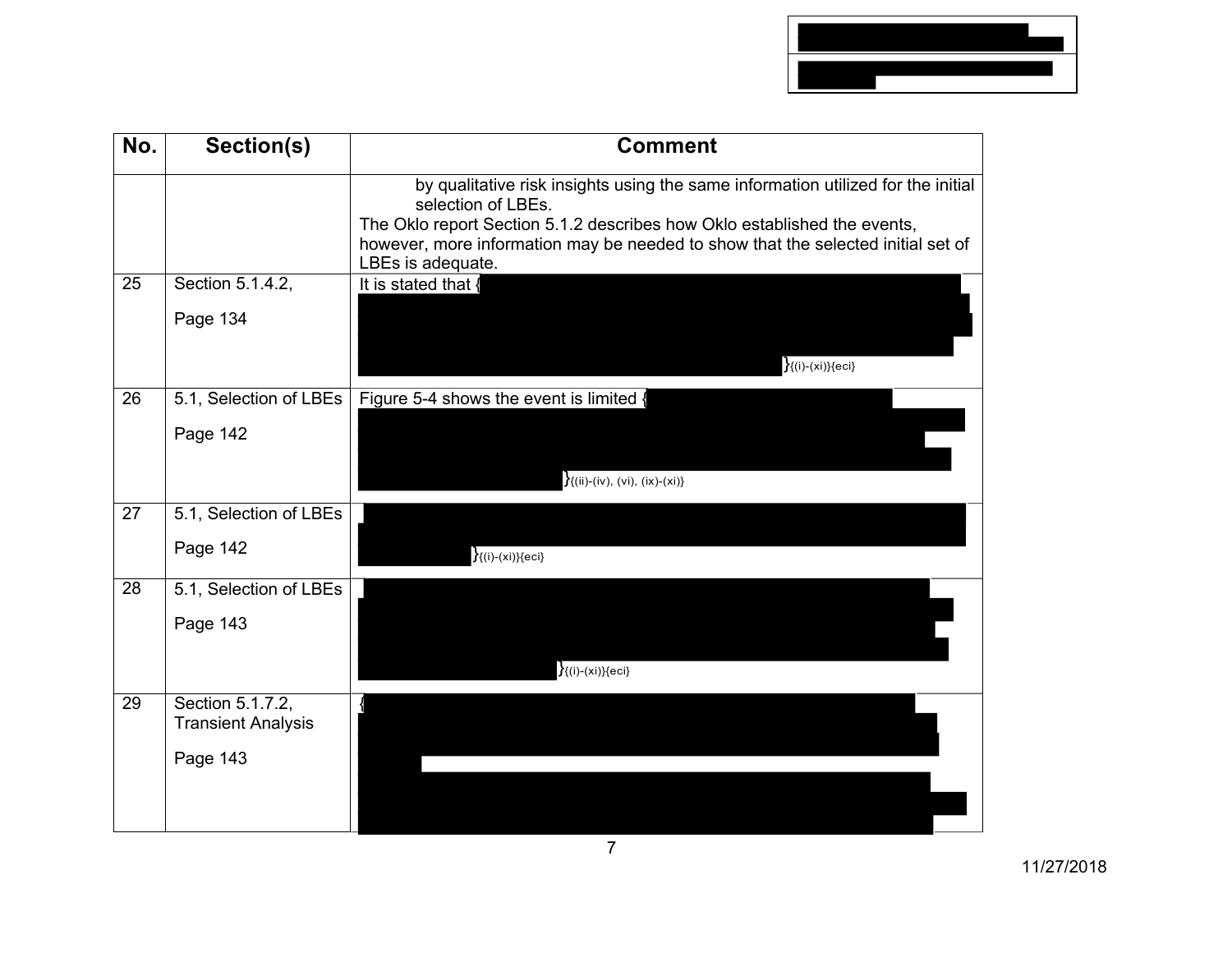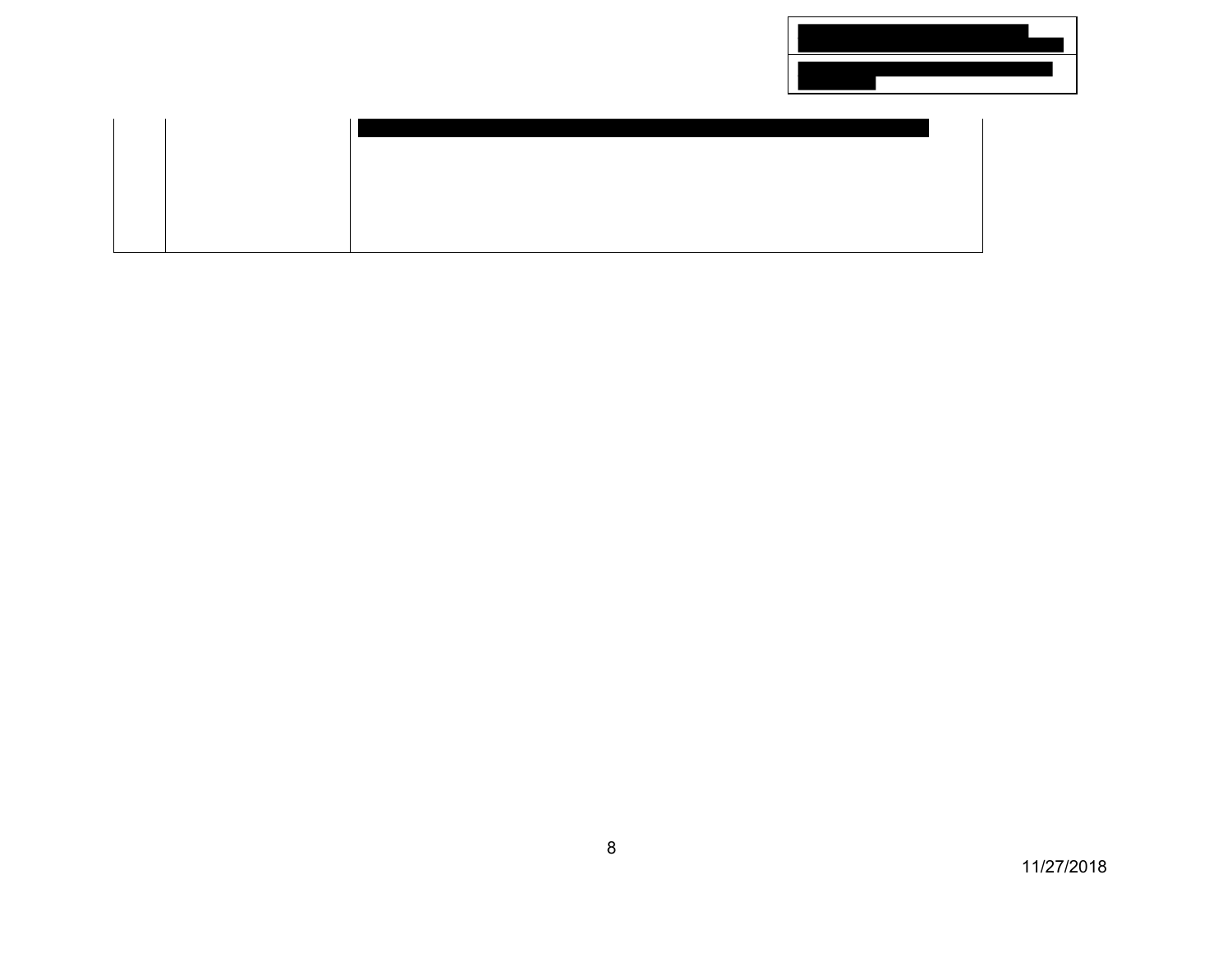

| No. | Section(s)                                                | <b>Comment</b>                                                                                                                                                                                                                                                                                                                     |
|-----|-----------------------------------------------------------|------------------------------------------------------------------------------------------------------------------------------------------------------------------------------------------------------------------------------------------------------------------------------------------------------------------------------------|
|     |                                                           | $\{(i)-(xi)\}$ {eci}                                                                                                                                                                                                                                                                                                               |
| 30  | Section 5.1.7.2,<br><b>Transient Analysis</b><br>Page 143 | In terms of the core heat-up results for the various events, could Oklo summarize<br>the assumed heat removal pathways and heat sinks and what alternative<br>pathways/heat sinks may exist that would likewise limit the fuel's temperature<br>rise to below the selected success criterion? {<br>${(iii)-(iv), (vi), (ix)-(xi)}$ |
| 31  | Table 5-6,                                                | The table shows the reactor operating {                                                                                                                                                                                                                                                                                            |
|     | Page 144 and 145                                          | ${(i)-(xi)}$ {eci}                                                                                                                                                                                                                                                                                                                 |
| 32  | Figure 5-7                                                | It is unclear why                                                                                                                                                                                                                                                                                                                  |
|     | Page 147                                                  | ${(i)-(xi)}$                                                                                                                                                                                                                                                                                                                       |
| 33  | Figure 5-7                                                | In Section 5.1.7, a $\{$                                                                                                                                                                                                                                                                                                           |
|     | Page 147                                                  | $\{i(-x^i)\}$ (eci                                                                                                                                                                                                                                                                                                                 |
| 34  | Section 5.1.7.4                                           | What are the specific fission produce release rates/amounts from the fuel and<br>then from the reactor enclosure that assumed for the dose analysis presented in<br>Section 5.1.7.4?                                                                                                                                               |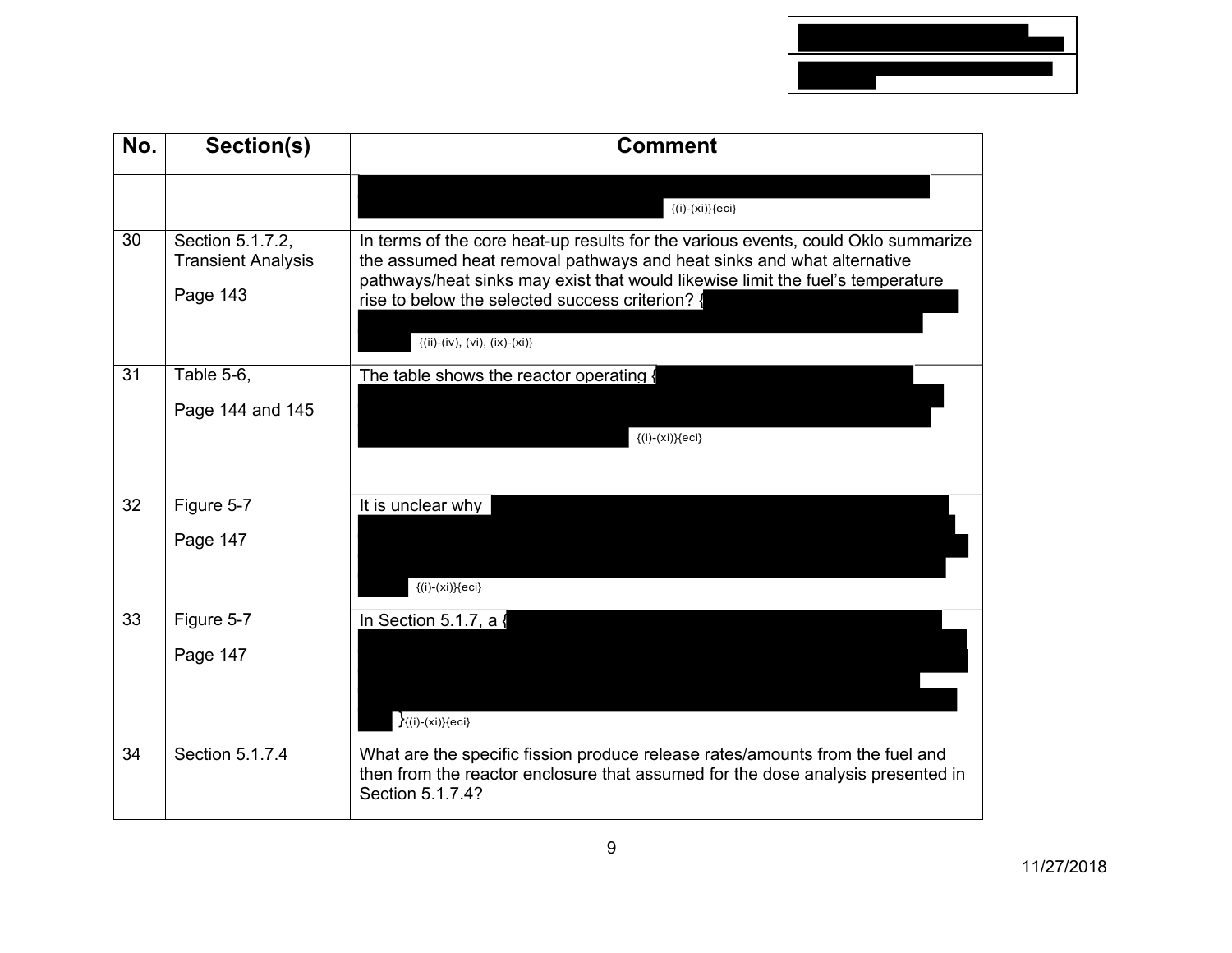| No. | Section(s)                                                                                              | <b>Comment</b>                                                                                                                                                                                                                                                                       |
|-----|---------------------------------------------------------------------------------------------------------|--------------------------------------------------------------------------------------------------------------------------------------------------------------------------------------------------------------------------------------------------------------------------------------|
| 35  | Section 5.1.7                                                                                           | Where does the design-basis accident analyzed in Section 5.1.7 lie on the F-C<br>target diagram?                                                                                                                                                                                     |
| 36  | 5.1.8, Safety<br>Functions,<br>Page 151                                                                 | The report states that {<br>$\{$ (iii),(iv), (ix)-(xi)}                                                                                                                                                                                                                              |
| 37  | $\{$ (ii)-(iv),<br>$\overline{({\sf vi})$ , (ix)-(xi)} 5.1.8,<br>Safety Functions,<br>Pages 150 and 151 | According to the LMP guidance, all SSCs (active and passive) need to be<br>considered when identifying safety functions and classifying SSCs. The Oklo<br>pilot appears to be limited to consideration of active SSCs. Describe how<br>passive SSCs are considered.                  |
| 38  | Section 5.2, Safety<br>Classification and<br>Performance Criteria<br>for SSCs<br>Pages 150 and 151      | Some inherent properties limit the power excursion and shutdown the reactor.<br>$\overline{\{(i)-(xi)\}}$ (eci}                                                                                                                                                                      |
| 39  | Section 5.2, Safety<br>Classification and<br>Performance Criteria<br>for SSCs                           | If a geometric arrangement (both in and outside the core) is assumed to transfer<br>residual heat to surrounding area or is required to maintain a configuration for<br>another credited safety function such as reactivity control, these structures would<br>likely be Category I. |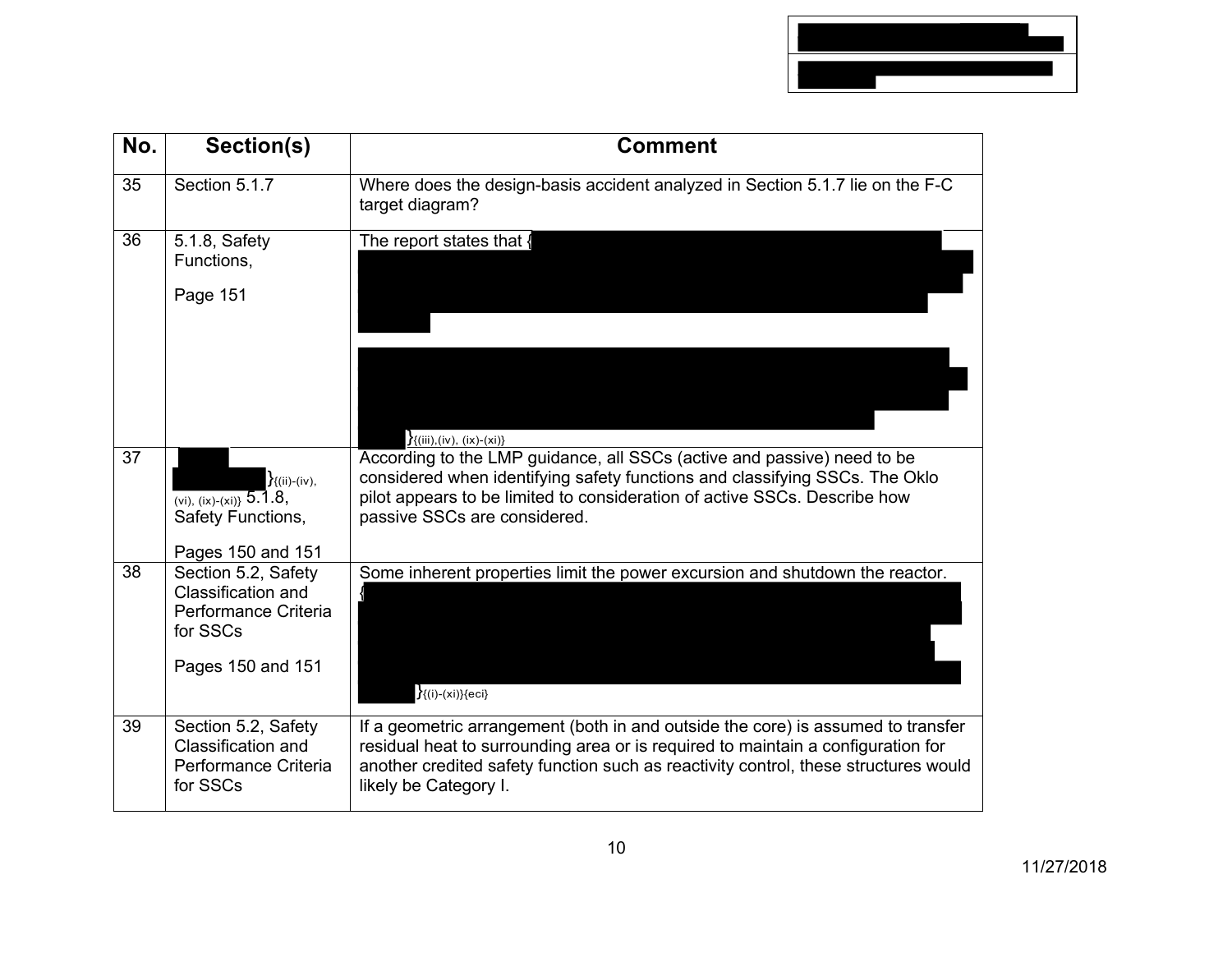

| No.             | Section(s)                                                                                        | <b>Comment</b>                                                                                                                                                                                                                                                             |
|-----------------|---------------------------------------------------------------------------------------------------|----------------------------------------------------------------------------------------------------------------------------------------------------------------------------------------------------------------------------------------------------------------------------|
|                 | Pages 150 and 151                                                                                 |                                                                                                                                                                                                                                                                            |
| 40              | Section 5.2.2.1<br>Determination of<br><b>Required Safety</b><br><b>Functions</b>                 | How was task 5a of the LMP ("Identify Required Safety Functions")<br>implemented? It appears that only component level failures were modeled, rather<br>than safety functions on a holistic level.                                                                         |
|                 | Page 151                                                                                          |                                                                                                                                                                                                                                                                            |
| 41              | 5.2 Safety<br>Classification and<br>Performance Criteria<br>for SSCs                              | Could Oklo elaborate on its determination that structures, systems, and<br>components, whether inherent, passive, or active, that are used to prevent or<br>mitigate accidents or maintain the facility in a safe shutdown condition {<br>$\{$ (ii)-(iv), (vi), (ix)-(xi)} |
|                 | Page 150                                                                                          |                                                                                                                                                                                                                                                                            |
| $\overline{42}$ | 5.2.2 Determination of<br><b>Required and Safety-</b><br><b>Significant Functions</b><br>Page 151 | $\}_{(i)$ -(xi)}{eci}                                                                                                                                                                                                                                                      |
| 43              | Section 5.2.2.2,<br>Page 152                                                                      | This section warrants further elaboration to explain its conclusion. {<br>${(i)-(xi)}$                                                                                                                                                                                     |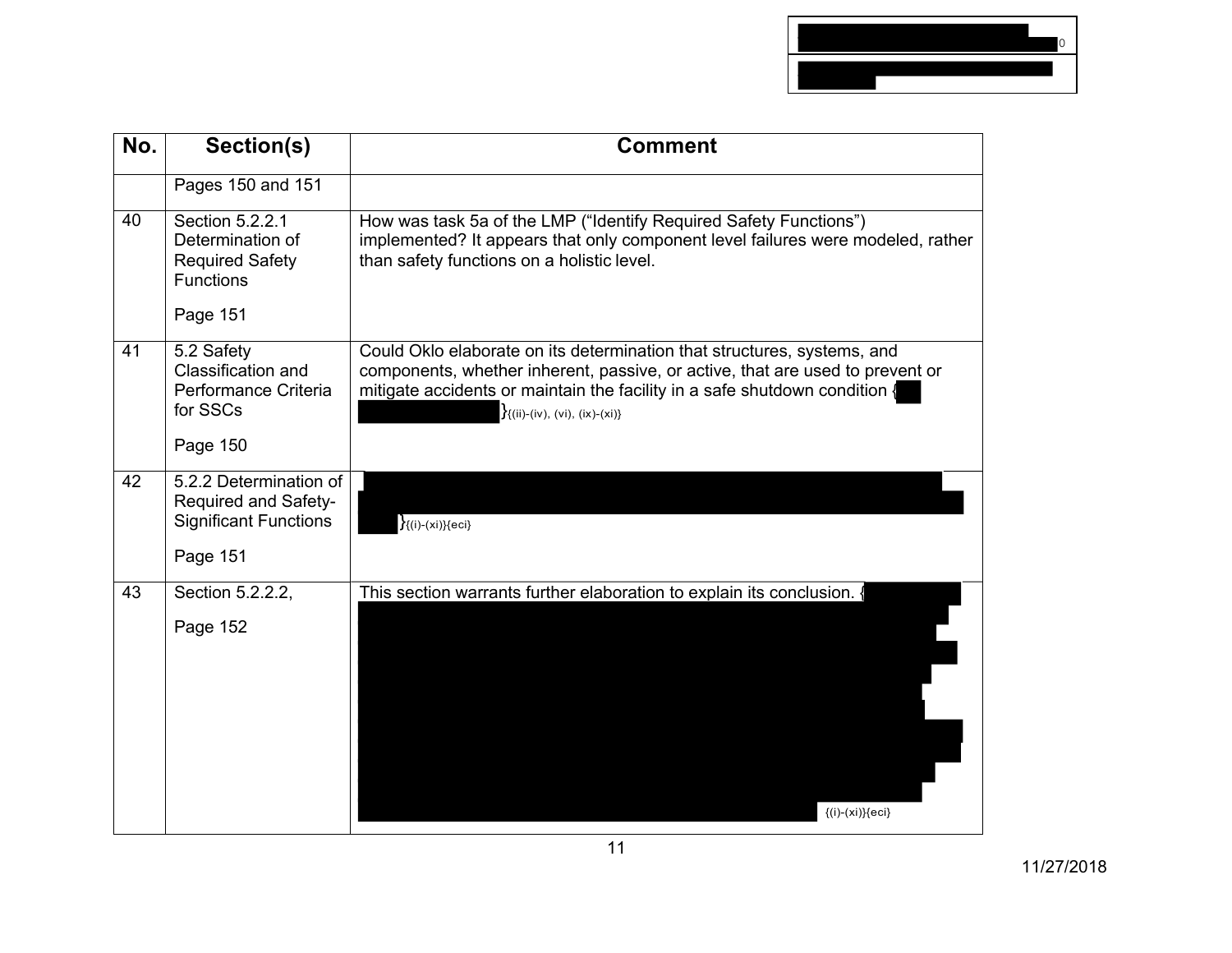| No. | Section(s)                        | <b>Comment</b>                                                                                                                                                                                                                                                                                                                                                                                                                                                                                                                                                                                                                                                         |
|-----|-----------------------------------|------------------------------------------------------------------------------------------------------------------------------------------------------------------------------------------------------------------------------------------------------------------------------------------------------------------------------------------------------------------------------------------------------------------------------------------------------------------------------------------------------------------------------------------------------------------------------------------------------------------------------------------------------------------------|
| 44  | 5.3 Evaluation of DiD<br>Adequacy | Justifying the uncertainties using more deterministic methods was not discussed;<br>this is related to additional defense in depth discussions.                                                                                                                                                                                                                                                                                                                                                                                                                                                                                                                        |
|     | Page 155                          |                                                                                                                                                                                                                                                                                                                                                                                                                                                                                                                                                                                                                                                                        |
| 45  | Decision Panel,<br>Page 157       | The report states that appointing a standalone integrated decision making panel<br>$\left\{ \right\} _{\{(ii)-(iv), (vi), (ix)-(xi)\}}$ Based on the gaps discussed in<br>$(IDP)$ is $\{$<br>the FSAR, it is unclear whether the guidance in NEI 00-04 is suitable for LMP.<br>The Oklo pilot should identify any other alternatives that were taken to fulfill the<br>gaps. The decisions and results from the peer review were not clearly<br>documented, especially the compensations for the limitations of the DPRA.<br>Peer review meeting minutes would be helpful to the staff in performing its<br>safety review and may need to be made available for audit. |
| 46  | Decision Panel,<br>Page 157       | $\frac{1}{(iii)-(iv)}$ , $(vi)$ , $(ix)-(xi))$ The LMP guidelines either need to be<br>updated, or Oklo needs to reconsider how they applied them.                                                                                                                                                                                                                                                                                                                                                                                                                                                                                                                     |
| 47  | Control/operators                 | $\}$ {(ii)-(iv), (vi),<br>$(ix)-(xi)\}$                                                                                                                                                                                                                                                                                                                                                                                                                                                                                                                                                                                                                                |
| 48  | General                           | Has Oklo considered other guidance for developing its application based on its<br>low operating power and accident dose consequences (e.g., NUREG-1537 for<br>non-power reactors)?                                                                                                                                                                                                                                                                                                                                                                                                                                                                                     |
| 49  | General                           | Oklo may need to perform a significant amount of upfront analysis to provide the<br>justification that may lead to reduced regulatory requirements/review.                                                                                                                                                                                                                                                                                                                                                                                                                                                                                                             |
| 50  | General                           | There are a lot of statements to the effect of "this requirement or guidance<br>does not apply." In many instances this may be true, but there are design                                                                                                                                                                                                                                                                                                                                                                                                                                                                                                              |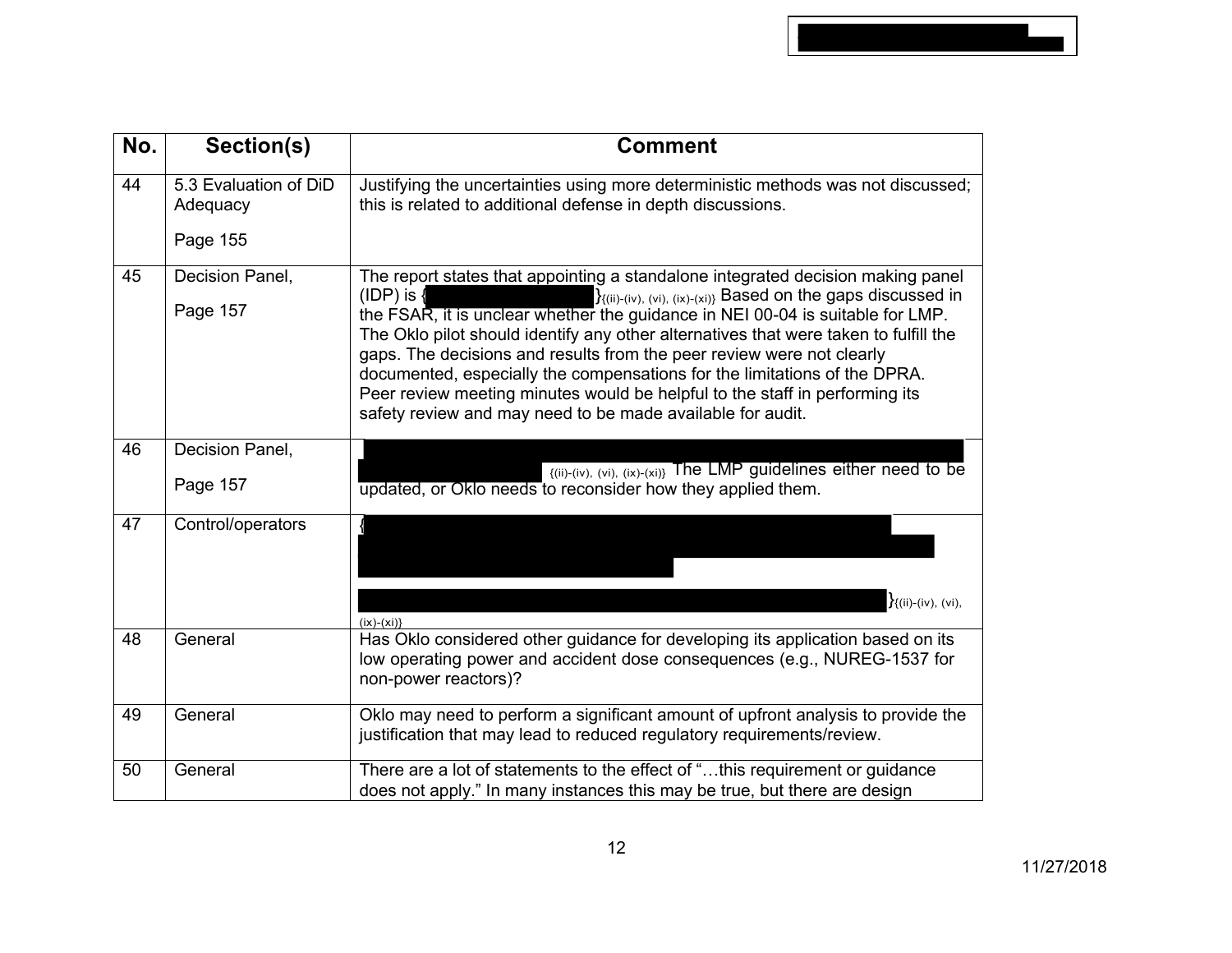| No. | Section(s)                                    | <b>Comment</b>                                                                                                                                                                                                                                   |
|-----|-----------------------------------------------|--------------------------------------------------------------------------------------------------------------------------------------------------------------------------------------------------------------------------------------------------|
|     |                                               | features and accident analysis that is relevant to Oklo and this should be clearly<br>identified and discussed.                                                                                                                                  |
| 51  | General                                       | Has Oklo considered developing a facility-specific definition of "safety-related"?                                                                                                                                                               |
| 52  | General                                       | How will Oklo develop and implement a quality assurance program for<br>construction and operation of its facility?                                                                                                                               |
| 53  | General                                       | What relationship does Oklo see between principal design criteria, safety-related<br>structures, systems, and components, and engineered safety features?                                                                                        |
| 54  | General                                       | Passive and inherent features (including configuration of SSCs) that assure that<br>fuel damage doesn't occur and/or radioactivity isn't released don't seem to be<br>captured.                                                                  |
| 55  | General<br>Figure 5-1                         | I'm not sure why they adjusted the look of the frequency-consequence curve to<br>make the x-axis (dose) linear. I'm not sure that it matters much, but it looks<br>different.                                                                    |
| 56  | <b>FSAR Gaps</b><br>Section 2.2.2,<br>Page 68 | The report states that<br>$\}$ {(ii)-(iv), (vi), (ix)-(xi)}                                                                                                                                                                                      |
| 57  | <b>FSAR Gaps</b><br>Section 2.2.1,            | The report states that "when operated within specific operational temperature<br>range, heat pipe performance increases with temperature, automatically<br>maintaining proper power-flow ratios in the event of transients, including failure of |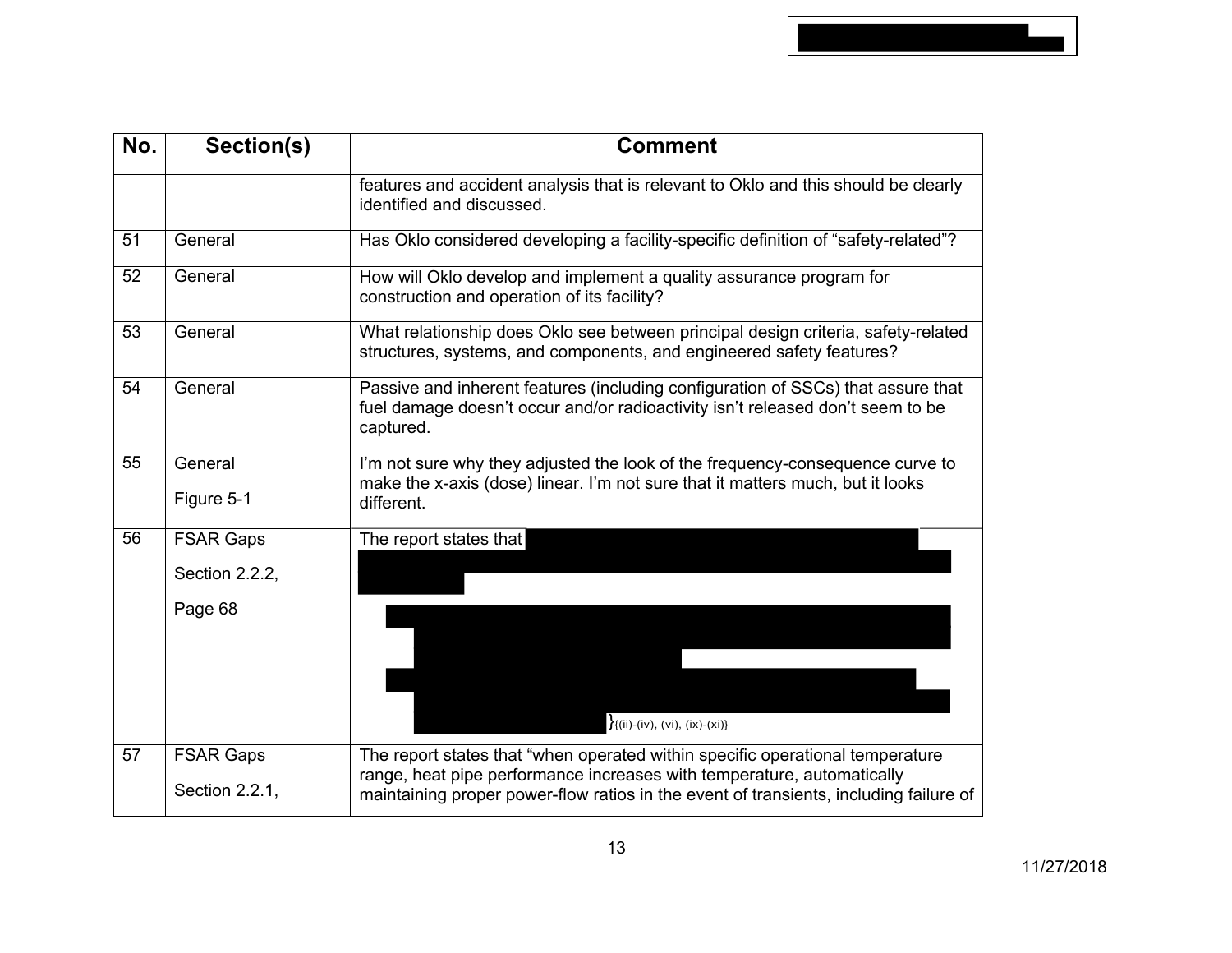

| No. | Section(s)                                      | <b>Comment</b>                                                                                                                                                                                                                                                                                                                                                                                       |
|-----|-------------------------------------------------|------------------------------------------------------------------------------------------------------------------------------------------------------------------------------------------------------------------------------------------------------------------------------------------------------------------------------------------------------------------------------------------------------|
|     | Page 66                                         | neighboring heat pipes." An analysis to demonstrate the above statement may<br>need to be provided.                                                                                                                                                                                                                                                                                                  |
| 58  | <b>FSAR Gaps</b><br>Section 2.2.2,<br>Page 68   | The report states that "The heat transport system complies with Oklo's quality<br>assurance plan to reduce potential leaks and ruptures." Clarify the criteria for the<br>leakage and ruptures and how to meet the criteria. The quality assurance plan<br>can reduce, but not eliminate, potential leaks and ruptures. A failure effects<br>analysis of leaks and ruptures may need to be provided. |
| 59  | <b>FSAR Gaps</b><br>Section 2.2.2,<br>Page 68   | The report refers to the term "abnormal loadings". Define                                                                                                                                                                                                                                                                                                                                            |
| 60  | <b>FSAR Gaps</b><br>Section 2.2.4,<br>Page 69   | Results of the heat transport analyses to demonstrate the adequate performance<br>of the design in terms of the temperature, flow rate, heat balance of the system<br>may need to be provided. What are the testing requirements to demonstrate the<br>capability of the heat transport system?                                                                                                      |
| 61  | <b>FSAR Gaps</b><br>Section 2.2.4.5,<br>Page 70 | The report states that "Steady-state heat pipe performance is analyzed using<br>$\{(i)-(xi)\}$ {eci}                                                                                                                                                                                                                                                                                                 |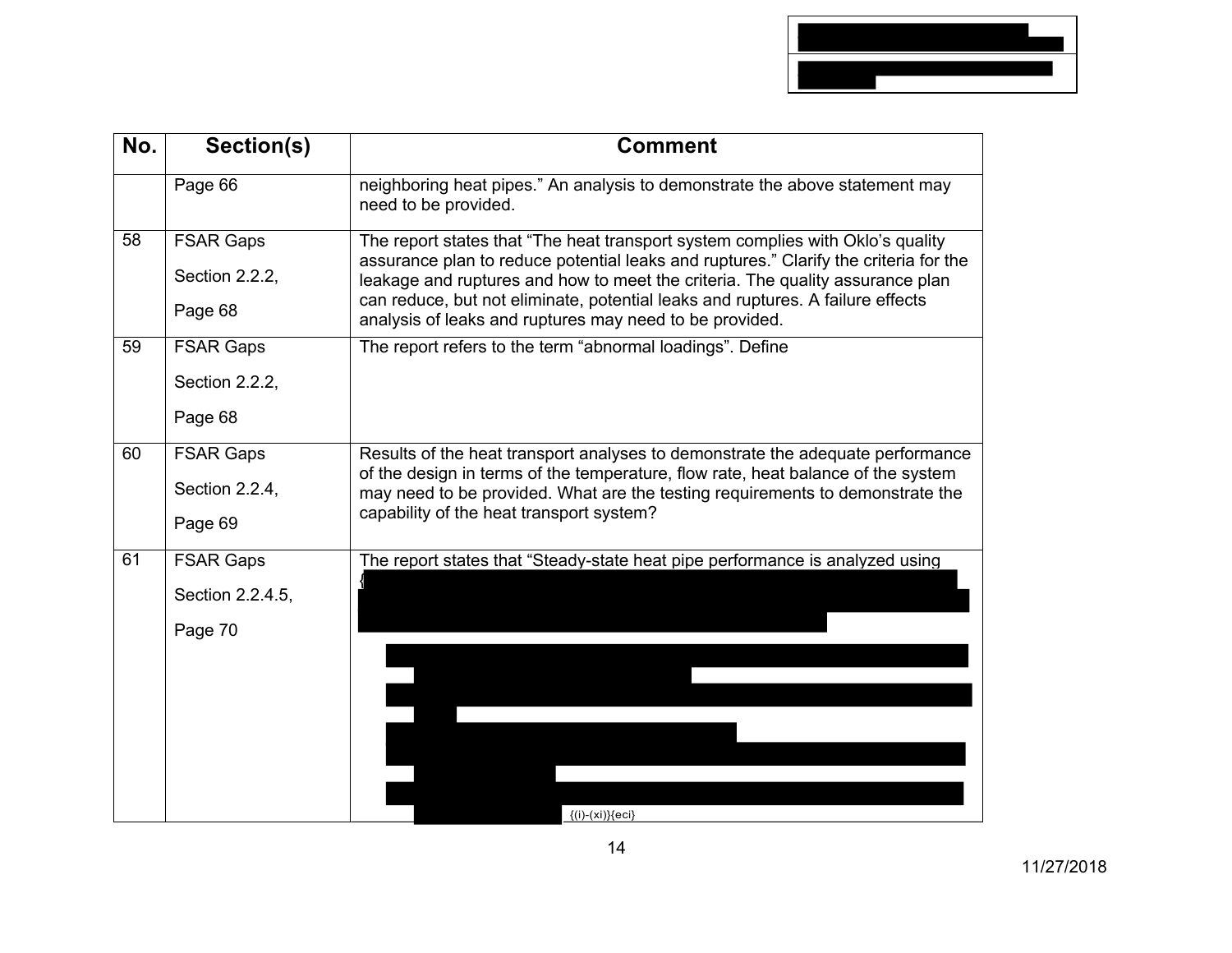| No. | Section(s)                                       | <b>Comment</b>                                                                                                                                                                                                                                                                                                                                                                                                                                                                                                                                        |
|-----|--------------------------------------------------|-------------------------------------------------------------------------------------------------------------------------------------------------------------------------------------------------------------------------------------------------------------------------------------------------------------------------------------------------------------------------------------------------------------------------------------------------------------------------------------------------------------------------------------------------------|
| 62  | <b>FSAR Gaps</b>                                 | "main hot leg" and "main cold leg"                                                                                                                                                                                                                                                                                                                                                                                                                                                                                                                    |
|     | Figure 2-21<br>Page 76                           | a. There is no piping analysis in the report. It is not clear whether there is a<br>need to postulate a pipe failure. If not, why not. Otherwise, failure effects<br>analysis for the pipe failures may need to be provided.                                                                                                                                                                                                                                                                                                                          |
|     |                                                  | b.                                                                                                                                                                                                                                                                                                                                                                                                                                                                                                                                                    |
|     |                                                  | $\{$ (ii)-(iv), (vi), (ix)-(xi)}                                                                                                                                                                                                                                                                                                                                                                                                                                                                                                                      |
| 63  | <b>FSAR Gaps</b>                                 | The report states that "the air cooling system functions to remove all decay-heat                                                                                                                                                                                                                                                                                                                                                                                                                                                                     |
|     | Section 2.4.4.2<br>Page 87                       | indefinitely following a reactor trip."<br>a. Is the air cooling system relied on to ensure long term safety (the period<br>beginning 72 hours after a design basis event and lasting the following 4<br>days) and to address seismic events? If not, a description of how this is<br>met may need to be provided.<br>b. If yes, demonstration that there are sufficient protections for the system<br>against seismic, flooding, and missiles from high wind (tornados and<br>hurricanes) per PDC 2 may need to be provided.                         |
| 64  | <b>FSAR Gaps</b><br>Section 2.4.4.4.1<br>Page 88 | The report states that<br>${(i)-(xi)}$<br>a. An analysis to show the limit of air flow and outside air temperature for<br>the air cooling system to perform its intended function of removing decay<br>heat following a reactor trip may need to be provided. Section 3.2.1.4<br>states the air cooling flow velocity of 7.30 m/s. Is 7.3 m/s the limit? A<br>description of how the air flow and air temperature is assured may need<br>to be provided.<br>The failure effects analysis for the air cooling system may need to be<br>b.<br>provided. |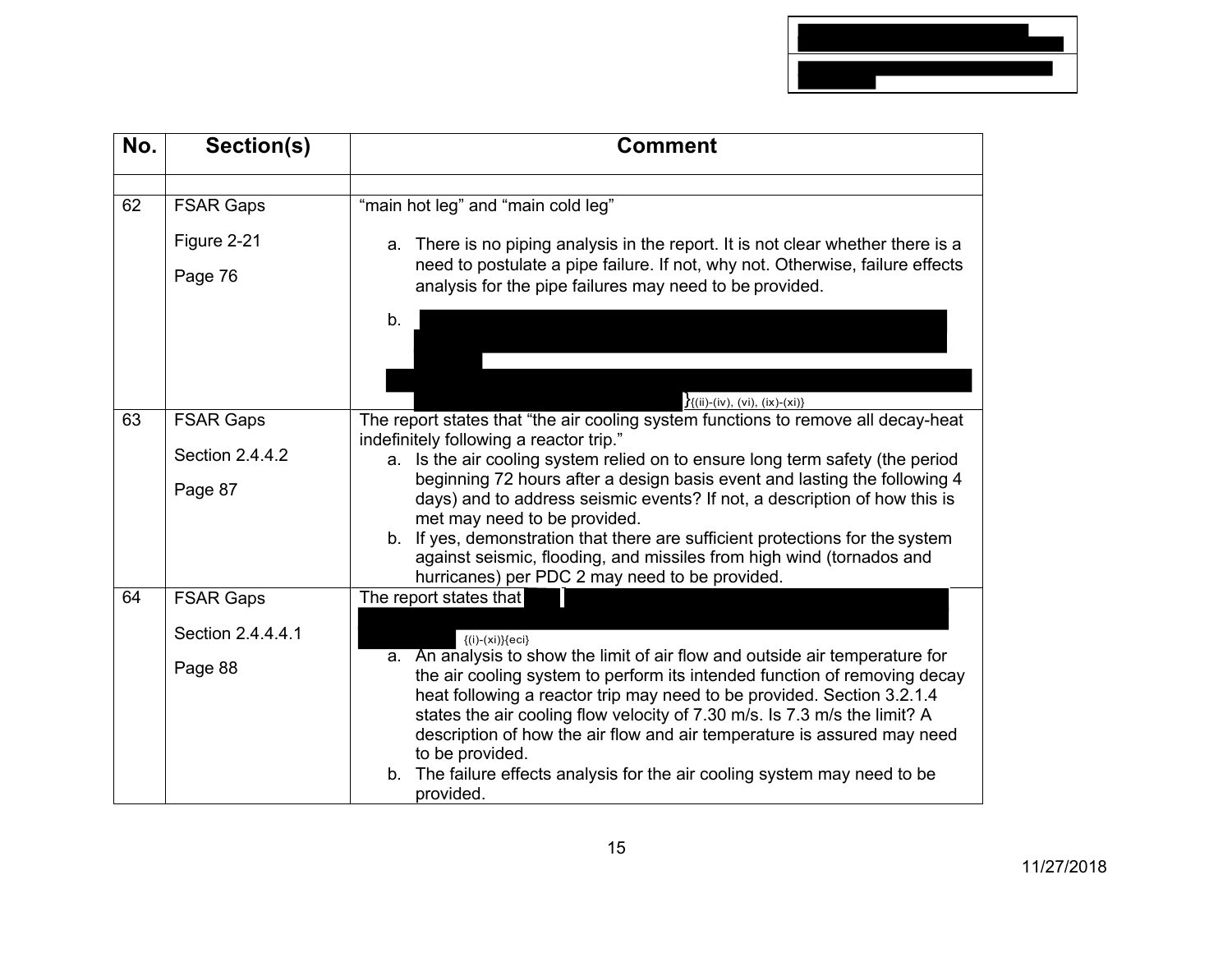| No. | Section(s)                        | Comment                                                                                                                                                                                                                                                                                                                         |
|-----|-----------------------------------|---------------------------------------------------------------------------------------------------------------------------------------------------------------------------------------------------------------------------------------------------------------------------------------------------------------------------------|
| 65  | <b>FSAR Gaps</b>                  | The report states that                                                                                                                                                                                                                                                                                                          |
|     | Section 2.8.1                     |                                                                                                                                                                                                                                                                                                                                 |
|     | Page 111                          | $\{$ (iii),(iv), (ix)-(xi)}                                                                                                                                                                                                                                                                                                     |
| 66  | <b>FSAR Gaps</b>                  | The report states that "The performance and evaluation of the power conversion<br>system will comply with Oklo quality assurance. Further information for this                                                                                                                                                                  |
|     | Section 2.8.1,                    | section will be provided at a later date."                                                                                                                                                                                                                                                                                      |
|     | Page 111                          | a. The performance and evaluation of the system is design information.<br>How can it be in Oklo "quality assurance"?<br>b. It will be provided at a later date. Is it a COL information item?                                                                                                                                   |
| 67  | <b>FSAR Gaps</b><br>Software V&V  | The non-LWR PRA Standard, SR "MS-B4" states, "Use an accepted process for<br>verification and validation of computer programs." Since the FSAR does not<br>identify the simulation codes and other software used for Oklo DPRA<br>development, it is unclear whether software V&V has been performed and SR<br>"MS-B4" was met. |
| 68  | <b>FSAR Gaps</b>                  | The LMP process considers all radionuclide sources, should transportation of                                                                                                                                                                                                                                                    |
|     | <b>Transportation Risk</b>        | reactor core for refueling be assessed and discussed in the FSAR?                                                                                                                                                                                                                                                               |
| 69  | <b>FSAR Gaps</b>                  | With respect to the accident source term and radiological consequence analysis                                                                                                                                                                                                                                                  |
|     | 5.1.7.4 Dose Analysis<br>Page 145 | discussion, there is definitely more detail needed, but some of the detail may be<br>able to be given as reference to supporting reports, calculations or other<br>documents.                                                                                                                                                   |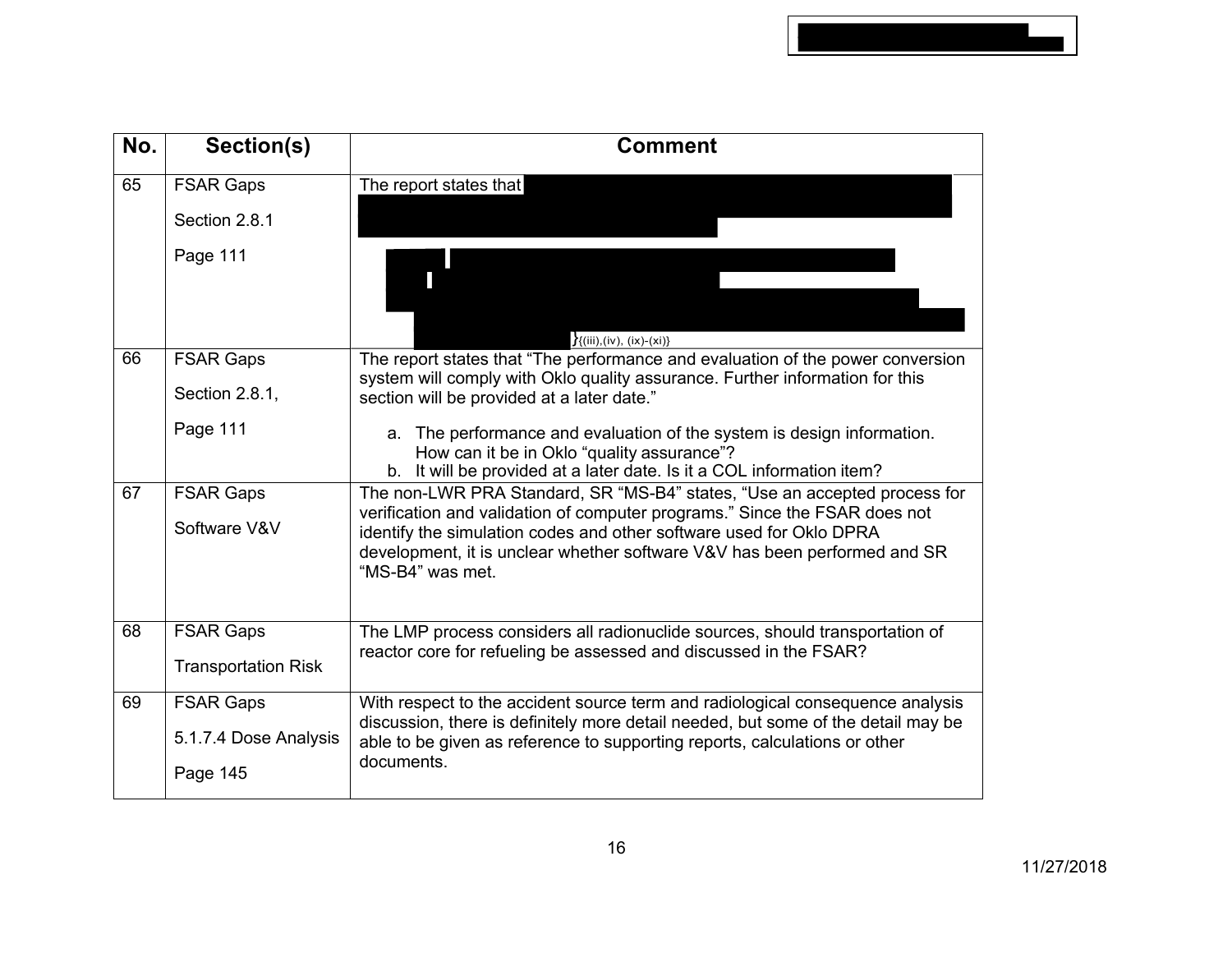

| No. | Section(s)                                                | <b>Comment</b>                                                                                                                                                                                                                                                                                                                                                                                         |
|-----|-----------------------------------------------------------|--------------------------------------------------------------------------------------------------------------------------------------------------------------------------------------------------------------------------------------------------------------------------------------------------------------------------------------------------------------------------------------------------------|
| 70  | <b>FSAR Gaps</b><br>Section 5.2.4.3,<br>Page 153          | The report states that "The Oklo design includes a system that removes<br>appropriate amount of decay heat after reactor shutdown " and that<br>$\{(i)-(xi)\}$ eci}                                                                                                                                                                                                                                    |
| 71  | <b>FSAR Gaps</b>                                          | Certain topics don't seem to be addressed (e.g., radwaste system design) -<br>which may or may not be appropriate for the design, but there are regulatory<br>requirements that would need to be addressed, including by exemption if<br>supported and necessary. This also may be a function of the pilot not including<br>operating states other than operation in Chapter 31, Radiation Protection. |
| 72  | <b>FSAR Gaps</b><br>Section 2.1.2,<br>Reactor Core System | The Oklo design is based on the assertion that there are $\{$<br>$\{(\mathsf{i})\text{-}(\mathsf{x}\mathsf{i})\}$ {eci}                                                                                                                                                                                                                                                                                |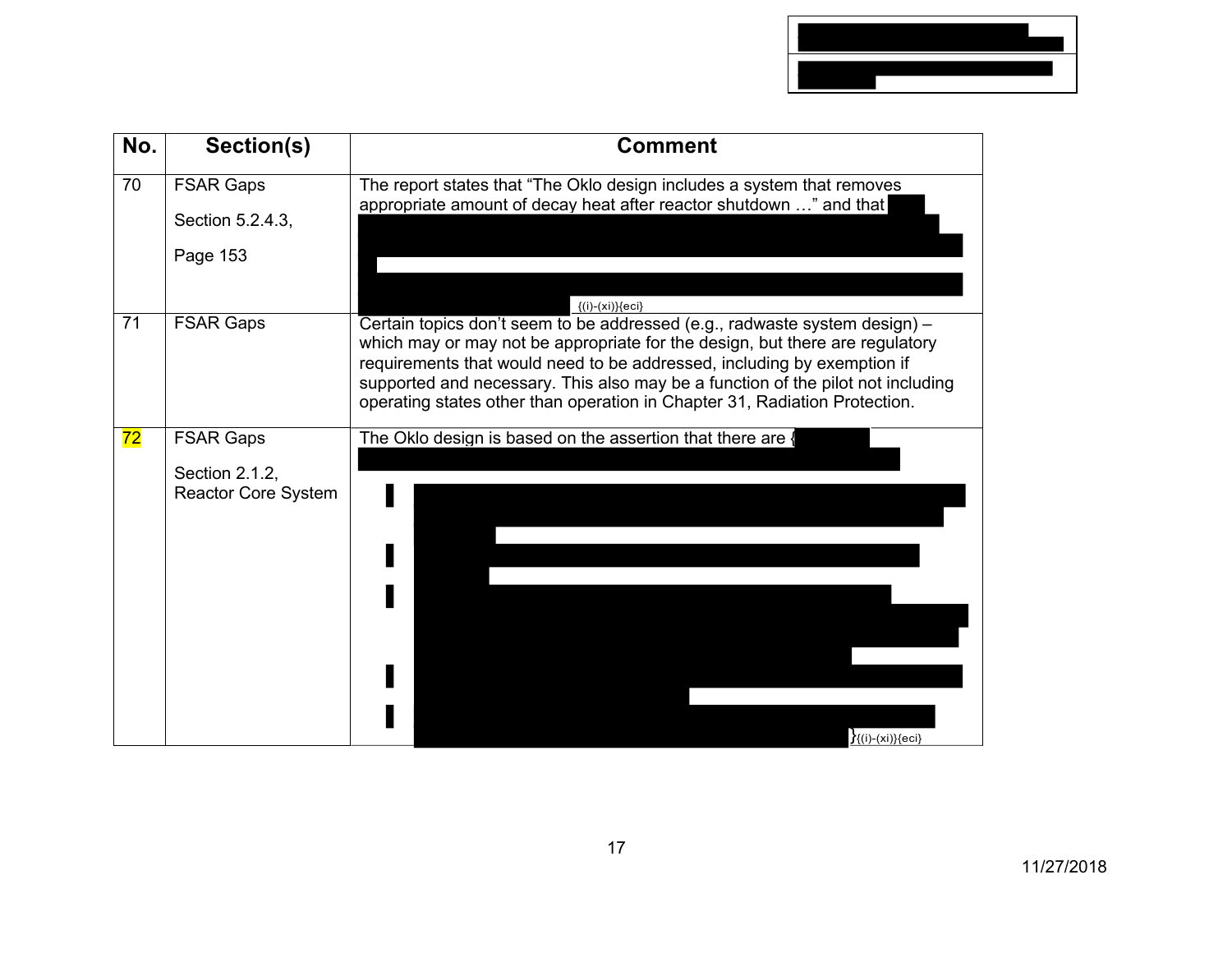

| 73 | <b>FSAR Gaps</b>                         |  |
|----|------------------------------------------|--|
|    | Section 2.1.3,                           |  |
|    | ${ }$ {(ii)-(iv), (vi),<br>$(ix)-(xi)\}$ |  |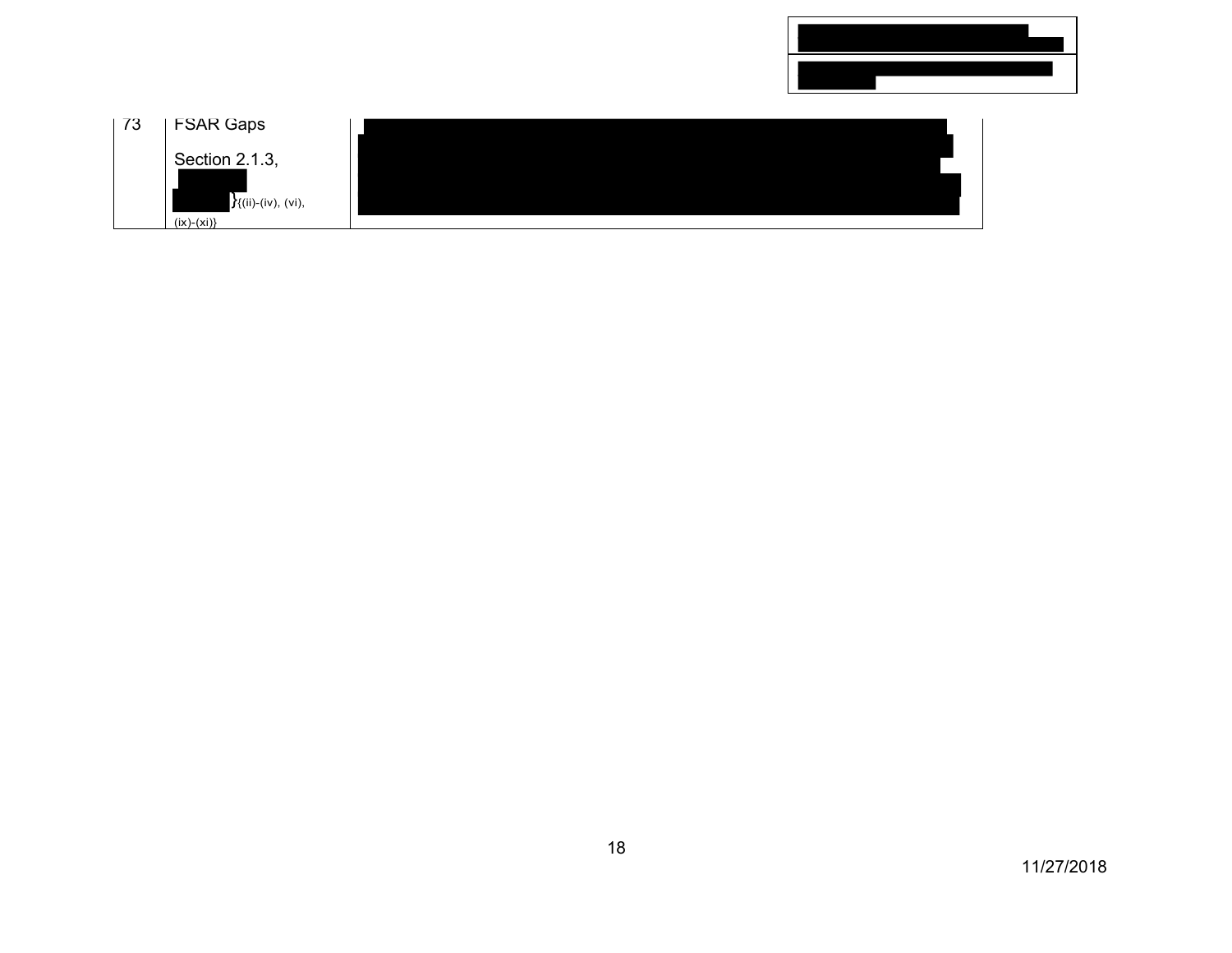| No. | Section(s)                                                        | <b>Comment</b>                                                                                                                                                                                                                                                                                                                               |
|-----|-------------------------------------------------------------------|----------------------------------------------------------------------------------------------------------------------------------------------------------------------------------------------------------------------------------------------------------------------------------------------------------------------------------------------|
|     |                                                                   | ${(i)-(xi)}$                                                                                                                                                                                                                                                                                                                                 |
| 74  | <b>FSAR Gaps</b><br>Section 5.2.4.1,<br>Seismic<br>Considerations | This section states that seismic evaluation is outside the scope of this pilot. It<br>discusses the understanding of RG 1.29, but has no discussion classification of<br>Oklo SSCs. Seismic design of SSC for SSE is required to be address in the<br>FSAR. The standard for seismic qualification of equipment may need to be<br>discussed. |
| 75  | <b>FSAR Gaps</b><br>SRP Section 10.1.3,<br>"OM Code."             | Section 10.1.3, "OM Code," provides a proprietary statement regarding pumps,<br>valves, and snubbers in the Oklo design that would be applicable to the scope of<br>the NRC regulations in 10 CFR 50.55a. A description of Oklo nuclear power<br>plant design to support its position in Section 10.1.3 may need to be provided.             |
| 76  | <b>FSAR Gaps</b>                                                  | $\{$ (iii),(iv), (ix)-(xi)}                                                                                                                                                                                                                                                                                                                  |
| 77  | <b>FSAR Gaps</b>                                                  | At some point there will need to be a description of fuel storage and handling<br>facilities and operations. Also some discussion of potential accidents involving<br>the $\{$<br>${(i)-(xi)}$                                                                                                                                               |
| 78  | <b>FSAR Gaps</b>                                                  | It seems like the consideration of the fuel-steel interaction process could/should<br>be reviewed/discussed a little more thoroughly given the differences in geometry,<br>heat flow direction etc. between Oklo and EBR-II. This may conclude that the<br>Oklo fuel design is less prone to failure by the fuel-steel interaction process.  |
| 79  | <b>FSAR Gaps</b><br>Table 2-2,                                    | Table 2-2 (page 39) says the $\{$                                                                                                                                                                                                                                                                                                            |
|     | Page 39                                                           | ${ }_{ {(ii)-(xi)}{ }$                                                                                                                                                                                                                                                                                                                       |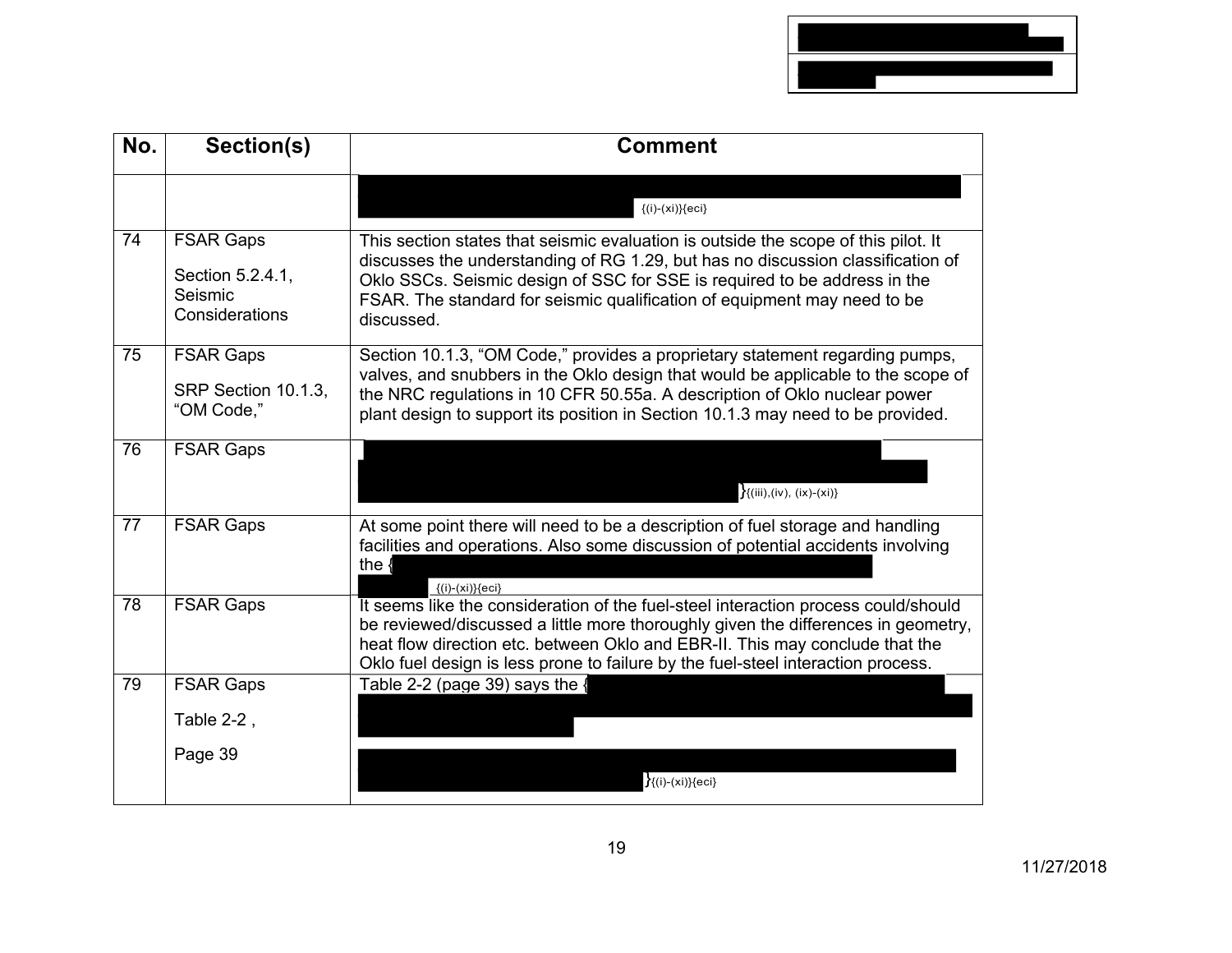

| No. | Section(s)                           | <b>Comment</b>                                                                                 |
|-----|--------------------------------------|------------------------------------------------------------------------------------------------|
| 80  | <b>FSAR Gaps</b>                     | What is the working fluid in the heat pipe (Section 2.2.1, page 66)?                           |
|     | Section 2.2.1,                       |                                                                                                |
|     | Page 66                              |                                                                                                |
| 81  | <b>FSAR Gaps</b>                     | What is the pressure in the various parts of the reactor system {                              |
|     | Section 2.2.4.2                      |                                                                                                |
|     | Page 69                              |                                                                                                |
|     |                                      |                                                                                                |
|     |                                      |                                                                                                |
|     |                                      | $\sum_{i,j}$ (i)-(xi)}{eci}                                                                    |
| 82  | <b>FSAR Gaps</b>                     | Fuel temperatures are provided {                                                               |
|     | Table 5-5, 5-6                       | $\frac{f(i)-(xi)}{g(i)-(xi)}$ . Where in<br>the core do these peak temperatures occur?         |
|     | Figure 5-6                           | $\{f(i)-$                                                                                      |
|     | Pages 138, 144                       | $(xi)\}$ {eci}                                                                                 |
| 83  | <b>FSAR Gaps</b><br>Section 2.7.3.2, |                                                                                                |
|     | Page 108                             |                                                                                                |
|     |                                      | ${(i)-(xi)}$                                                                                   |
| 84  | <b>FSAR Gaps</b>                     |                                                                                                |
|     | Section 2.7.4, 2.4.2.1               |                                                                                                |
|     | Page 109, 80                         | $\overline{\left\{\left(\mathsf{i}\right\} - \left(\mathsf{x}\mathsf{i}\right)\right\}}$ {eci} |
|     |                                      |                                                                                                |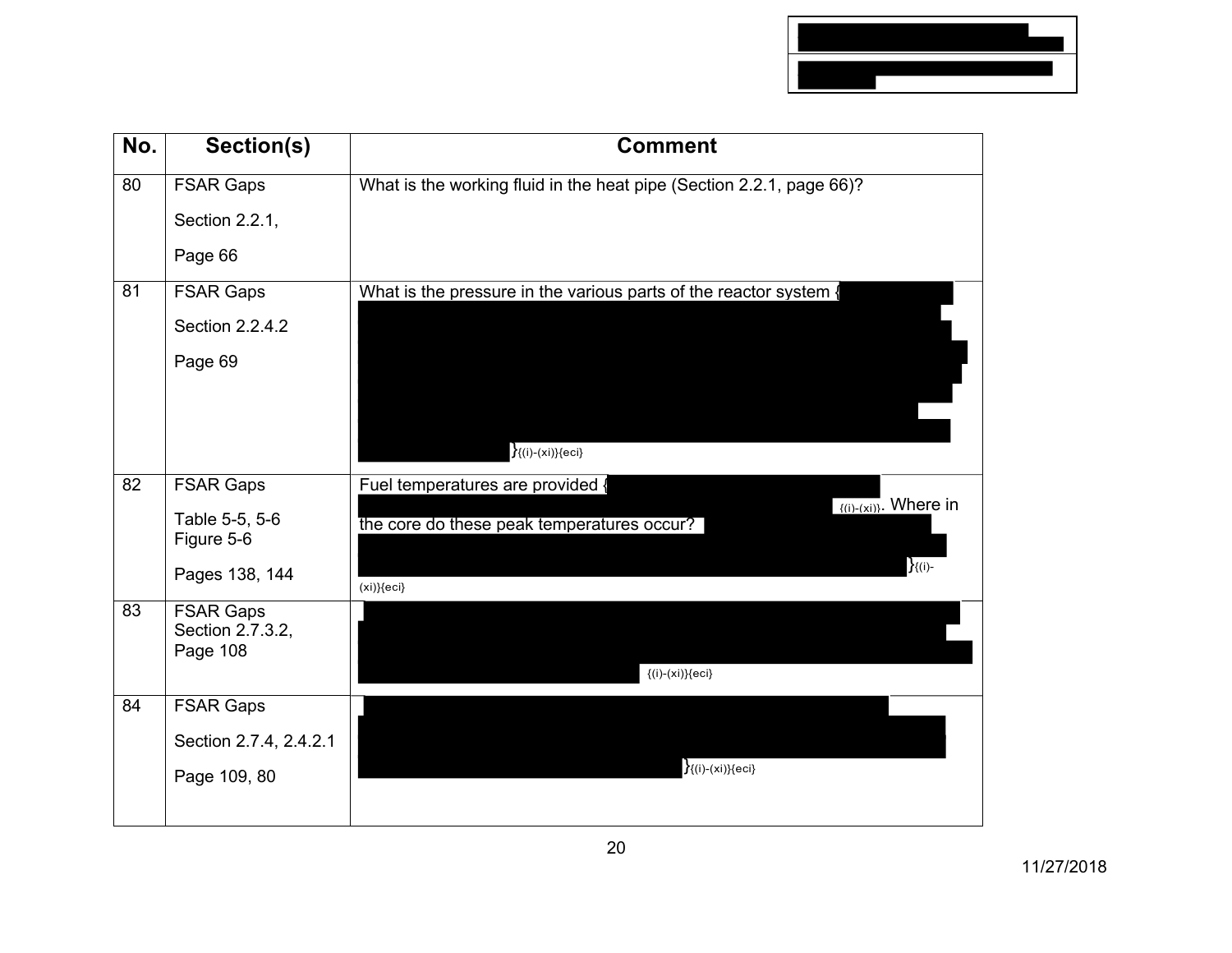| No. | Section(s)       | <b>Comment</b>                                                                                                                                                                                                                                                                                                                                                                                                                                                                                                                                                                           |
|-----|------------------|------------------------------------------------------------------------------------------------------------------------------------------------------------------------------------------------------------------------------------------------------------------------------------------------------------------------------------------------------------------------------------------------------------------------------------------------------------------------------------------------------------------------------------------------------------------------------------------|
| 85  | <b>FSAR Gaps</b> | Is there a specific reference/basis for the element release fractions presented in                                                                                                                                                                                                                                                                                                                                                                                                                                                                                                       |
|     | Table 5-8,       | Table 5-8, pages 146-147?                                                                                                                                                                                                                                                                                                                                                                                                                                                                                                                                                                |
|     | Pages 146-147    |                                                                                                                                                                                                                                                                                                                                                                                                                                                                                                                                                                                          |
| 86  | <b>FSAR Gaps</b> |                                                                                                                                                                                                                                                                                                                                                                                                                                                                                                                                                                                          |
|     | Pages 147,148    |                                                                                                                                                                                                                                                                                                                                                                                                                                                                                                                                                                                          |
|     | Reference 20     | $\}_{$ (i)-(xi)}{eci}                                                                                                                                                                                                                                                                                                                                                                                                                                                                                                                                                                    |
| 87  | <b>FSAR Gaps</b> | Additionally, the environmental report didn't seem to include SAMA (severe                                                                                                                                                                                                                                                                                                                                                                                                                                                                                                               |
|     | Page 245         | accident mitigation alternatives), which are required for power reactors under<br>NEPA. We may have to look into the specific requirements.                                                                                                                                                                                                                                                                                                                                                                                                                                              |
| No. | Section(s)       | <b>Comment</b>                                                                                                                                                                                                                                                                                                                                                                                                                                                                                                                                                                           |
| 88  | General          | The Oklo Pilot is for a custom COL application without referencing a certified<br>design. This requires a complete FSAR including detailed safety analysis and<br>evaluation of the design including classification of safety-related and non-safety<br>related SSCs, discussion of the method of LBE selection, and discussion of<br>uncertainties (Ref: LMP Guidance version N), and a complete environmental<br>report with no gaps (this is not possible without selection of a particular site). The<br>Pilot report seems to be limited in its detail related to the LMP guidance. |
| 89  | Section 2.1.2.4, | Oklo is a completely new and unique reactor plant design. It has no operational                                                                                                                                                                                                                                                                                                                                                                                                                                                                                                          |
|     | Pages 41, 42, 47 | experience, and it does not reference a certified design. Hence all design<br>parameters are calculated using analytical tools, which are mentioned from Page<br>47. There will be uncertainties in V&V results of the tools used. These<br>uncertainties will reflect in uncertainties in the calculated design parameters.<br>For example, if we look at the fast neutron spectrum and the core power<br>distribution in 2.1.2.4.2. How would you include this aspect of the Oklo design,<br>and its impact on the overall safety performance uncertainties of the design?             |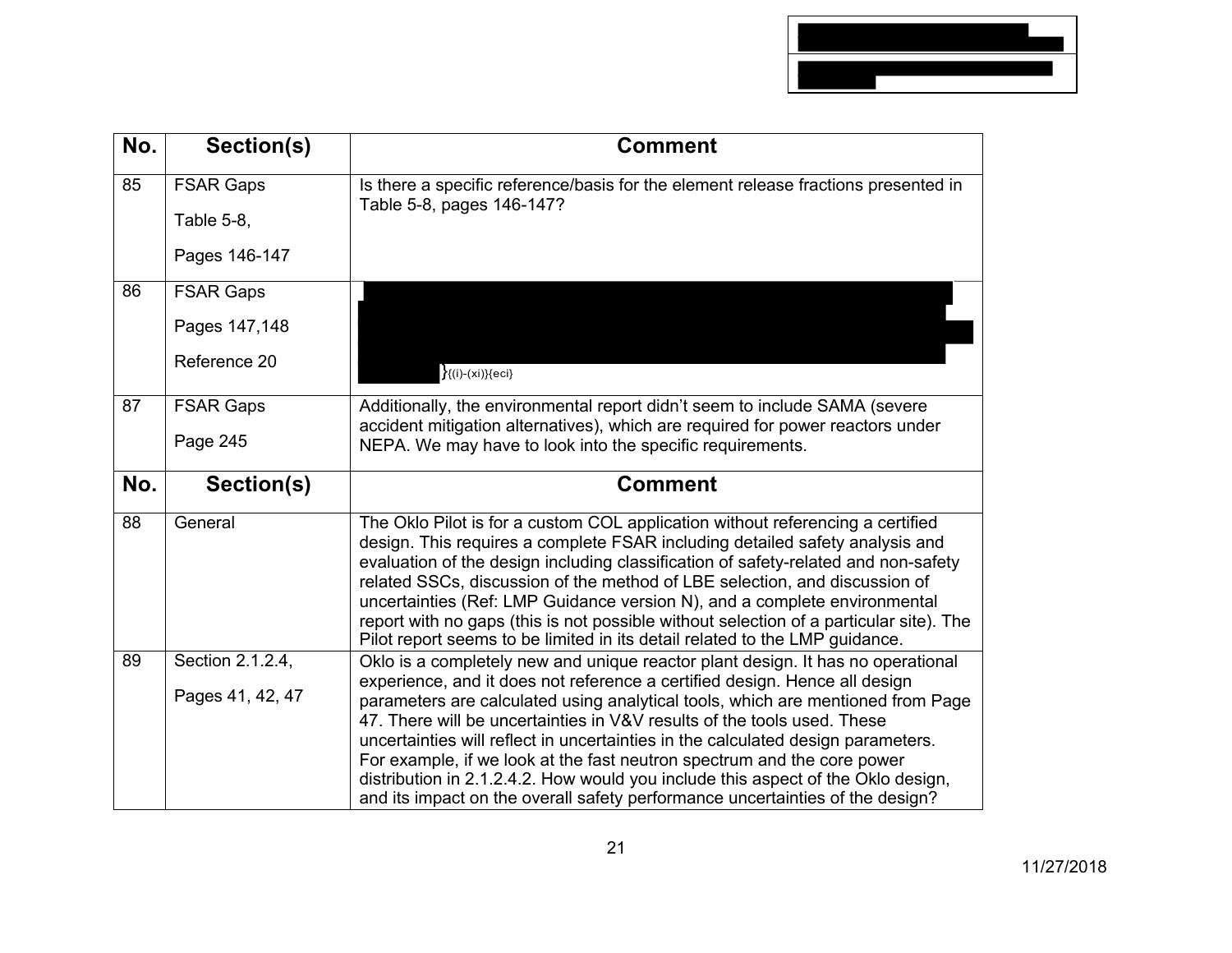| No. | Section(s)                                                | <b>Comment</b>                                                                                                                                                                                                                                                                                                                                                                                              |
|-----|-----------------------------------------------------------|-------------------------------------------------------------------------------------------------------------------------------------------------------------------------------------------------------------------------------------------------------------------------------------------------------------------------------------------------------------------------------------------------------------|
| 90  | Section 2.1.2.4.5<br>Pages 47-51<br><b>Analytic Tools</b> | Oklo uses Serpent for reactor physics and core design modeling. This is a<br>commercial code. Who is its developer and what is the extent of its V&V and<br>maturity?                                                                                                                                                                                                                                       |
| 91  | Page 53<br><b>Thermal Analysis</b>                        | Paragraph 3 indicates that the heat pipe possesses an effective thermal<br>conductivity on the order of one million W/m-K. Paragraph 5 (Thermal Analysis)<br>states that heat pipes have a very high effective thermal conductivity on the order<br>of ten million to 100 million W/m-K. This is one to ten orders of magnitude higher<br>than what was indicated in paragraph 3. This needs clarification. |
| 92  | Page 54<br><b>Effective thermal</b><br>conductivity       | The report states "Various studies and calculations using heat pipe thermal<br>conductivity were part of Oklo analyses. Any references for these?                                                                                                                                                                                                                                                           |
| 93  | 2.2.3.1 Material<br>Specification<br>Page 68              | "The wick is composed of high porosity metal that provides capillary pressure to<br>help drive the flow of the heat pipe working fluid." What if the wick gets separated<br>from the inner surface of the container? Any long term studies in an irradiated<br>environment to demonstrate the reliability of the wick function in the heat pipe in<br>an irradiated environment?                            |
| 94  |                                                           | How important is the role of the heat pipes in the operation of Oklo? For<br>example, if you lost all the heat pipes, what impact would this have on i) transfer<br>of core heat to the heat exchangers and the tertiary system? and (ii) removal of<br>heat to the environment during a postulated accident?                                                                                               |
| 95  | 2.34<br>Page 77                                           | The heat pipes operate at sub-atmospheric pressure as they transfer heat to the<br>$\{$ (ii)-(iv), (vi), (ix)-(xi)}                                                                                                                                                                                                                                                                                         |